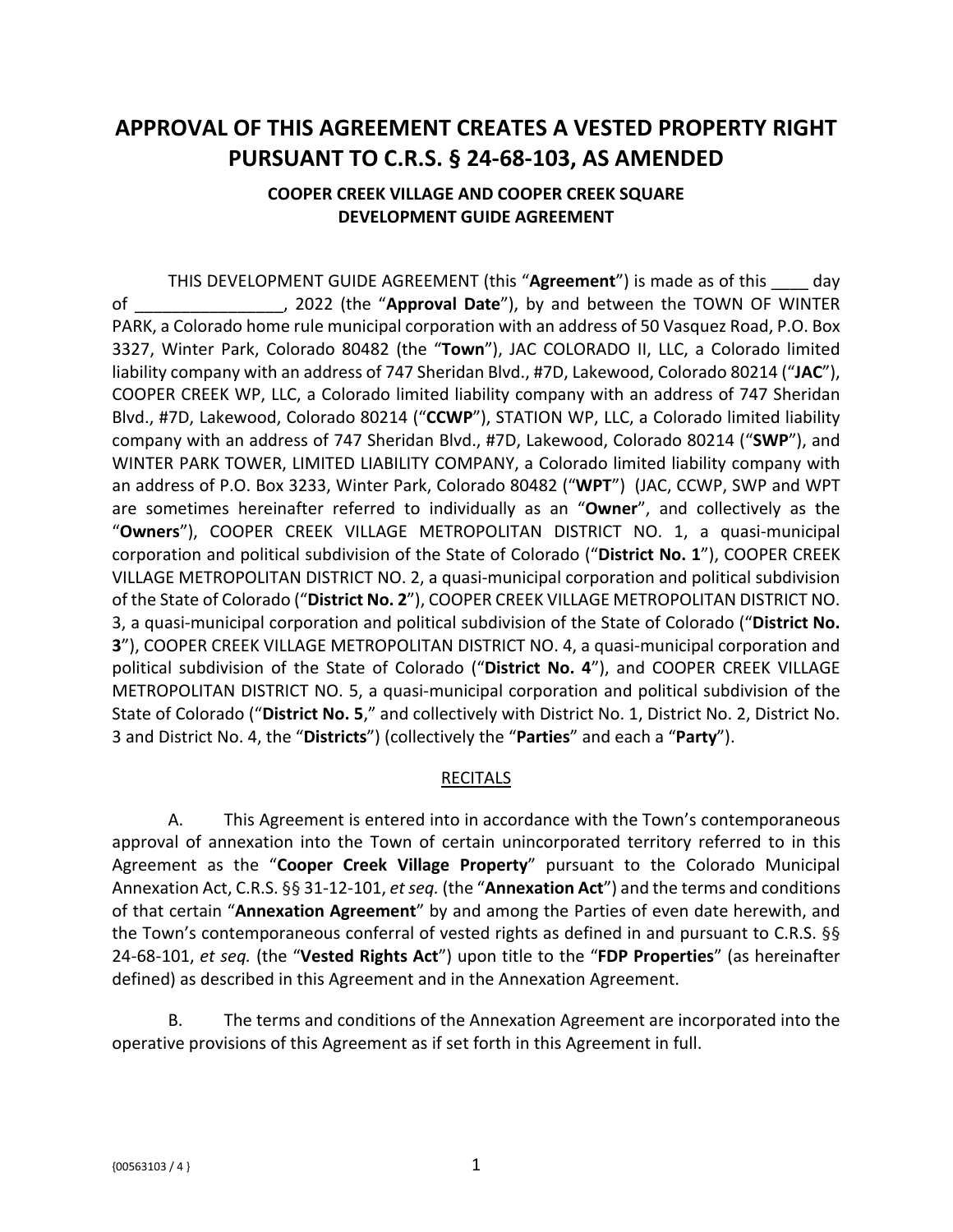### AGREEMENT

NOW, THEREFORE, in consideration of the premises, mutual covenants, and agreements contained herein, and for other good and valuable consideration, the receipt and sufficiency of which is hereby acknowledged by the Parties, the Parties agree as follows:

**Section 1. Definitions**. Certain terms used in this Final Development Plan shall have definitions as set forth in this Section 1:

1.1 "**Accessory Dwelling Unit**" shall mean a dwelling that is incorporated within the living area of a single-family residence or in a detached building. An Accessory Dwelling Unit includes permanent provisions for living, sleeping, eating, cooking, bathing and sanitation.

1.2 "**Accessory Use**" shall mean a use incidental to and customarily associated with a specific principal use, located on the same lot or parcel.

1.3 "**Active Open Space**" shall have the meaning set forth in Section 7.1.

1.4 "**Adjacent Project**" shall mean, individually, any development project located on properties in the vicinity of the FDP Properties.

1.5 "**Agricultural**" shall mean a use category containing nonresidential uses primarily related to the raising of animals and crops that do not exceed the threshold for concentrated or intensive animal feeding operations. The use category includes: crop production; nursery (retail); stables; and animal, crop, and farm equipment storage.

1.6 "**Annexation Agreement**" shall mean the Annexation and Development Agreement for the FDP Properties, as the same may be amended from time to time.

1.7 "**Approval Date**" shall have the same meaning as is attributed to it in the Annexation Agreement.

1.8 "**Attainable Dwelling Unit**" shall mean a primary or accessory dwelling unit for the purpose of providing attainable housing for residents earning a low to moderate annual income.

1.9 "**CCWP**" shall mean Cooper Creek WP, LLC, a Colorado limited liability company, its successors and assigns in title and interest to the portions of the Cooper Creek North Parcels it owns.

1.10 "**Commercial Square Footage**" or "**CSF**" shall mean any area, measured in square feet, which may be used, rented or leased for the purpose of generating retail business or consumer services, excluding DUs, OAUs and Recreational Amenities.

1.11 "**Cooper Creek North Parcels**" shall mean those parcels representing approximately 3.94 acres, located north of Vazquez Road between Lions Gate Road and US 40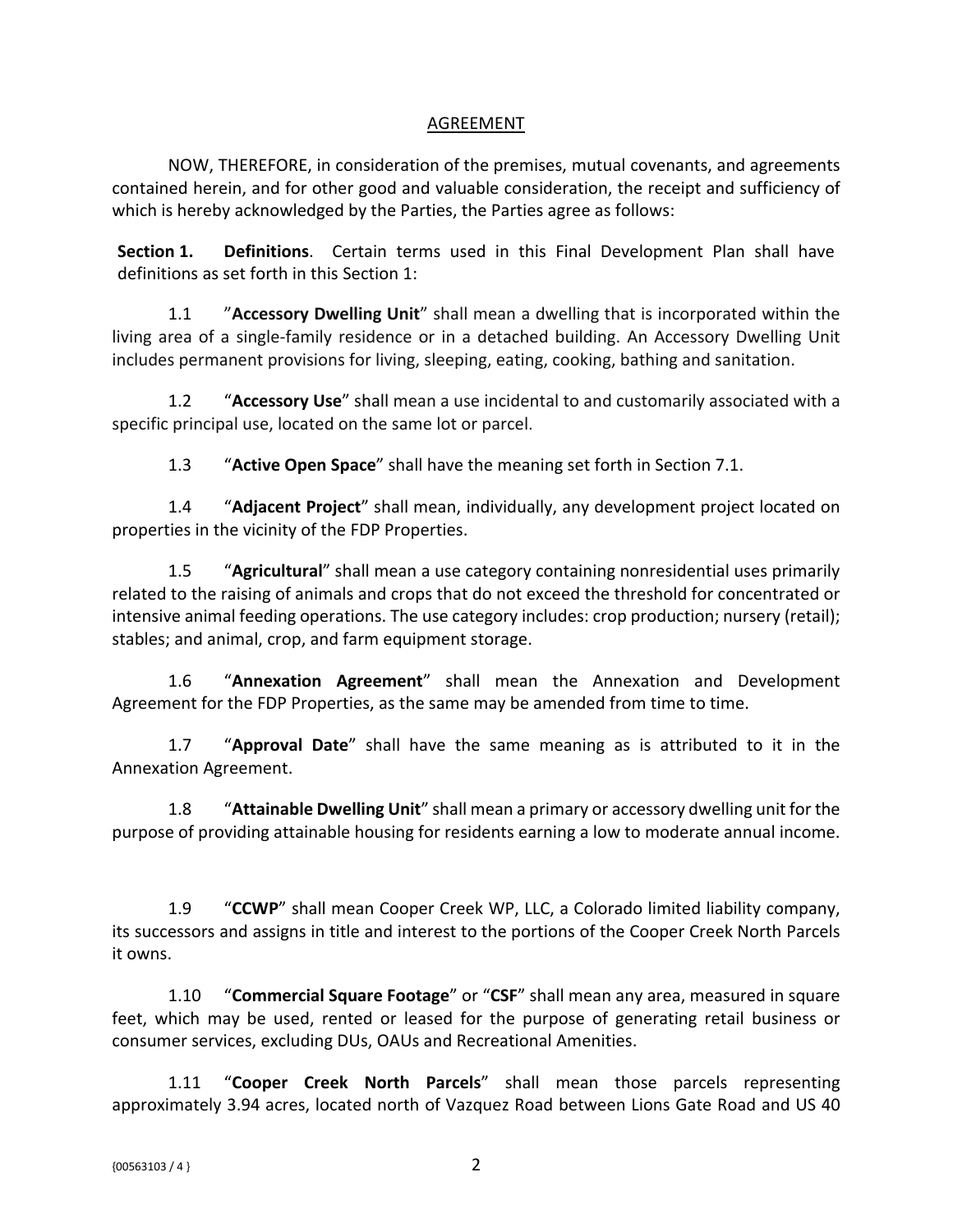that are owned by JAC, CCWP and WPT, subject to Johnson Acquisition Corp.'s option to purchase the parcel owned by WPT, all as legally described herein.

1.12 "**Cooper Creek South Parcel**" shall mean that parcel located south of Vasquez Road but north of the Cooper Creek Village Property legally described herein representing approximately 1.91 acres that is owned by SWP.

1.13 "**Cooper Creek Village Property**" shall mean those annexation parcels representing approximately 53.3 acres as legally described on Exhibit 1 of the Annexation Agreement.

1.14 "**Cooper Creek Square Shopping Center**" shall mean the existing shopping center located on the three (3) parcels owned by CCWP, which parcels are part of the Cooper Creek North Parcels.

1.15 "**Dedicated Trails**" shall be those trails identified as the same on the Final Open Space and Trails Plan which are to be dedicated to the Town.

1.16 "**Developer**" shall mean WCJ Holdings, LLC, a Colorado limited liability company, the master developer of the Project.

1.17 "**District**" shall mean and refer to any metropolitan district formed pursuant to Title 32, C.R.S., for the purpose of financing and constructing any or all of the Public Improvements and for providing certain public services to the FDP Properties.

1.18 "**Drainage Plan**" shall mean that certain Master Drainage Plan and Report prepared by TKE Engineering dated May 28, 2021.

1.19 "**Dwelling Unit**" or "**DU**" shall mean one (1) or more rooms in a dwelling designed for occupancy by one (1) family for living purposes and having not more than one kitchen.

1.20 "**FDP Properties**" shall mean the Cooper Creek Village Property, the Cooper Creek South Parcel and the Cooper Creek North Parcels.

1.21 "**Final Development Plan**" shall mean that certain Final Development Plan for Cooper Creek Village and Cooper Creek Square, as approved by the Town Council and attached hereto as **Exhibit 1**, as the same may be amended from time to time, and shall include the Final Development Plan Narrative, the Existing Conditions Plan, Final Land Use Plan, Final Zoning Plan, Final Multi-Modal Plan, Conceptual Grading Plan, Final Open Space and Trails Plan and Roadway Report dated May 28, 2021.

1.22 "**Gondola Connection**" shall mean the area designated as the "Gondola Connection" on the Final Development Plan.

1.23 "**GCWSD**" shall mean Grand County Water and Sanitation District No. 1, a political subdivision of the State of Colorado.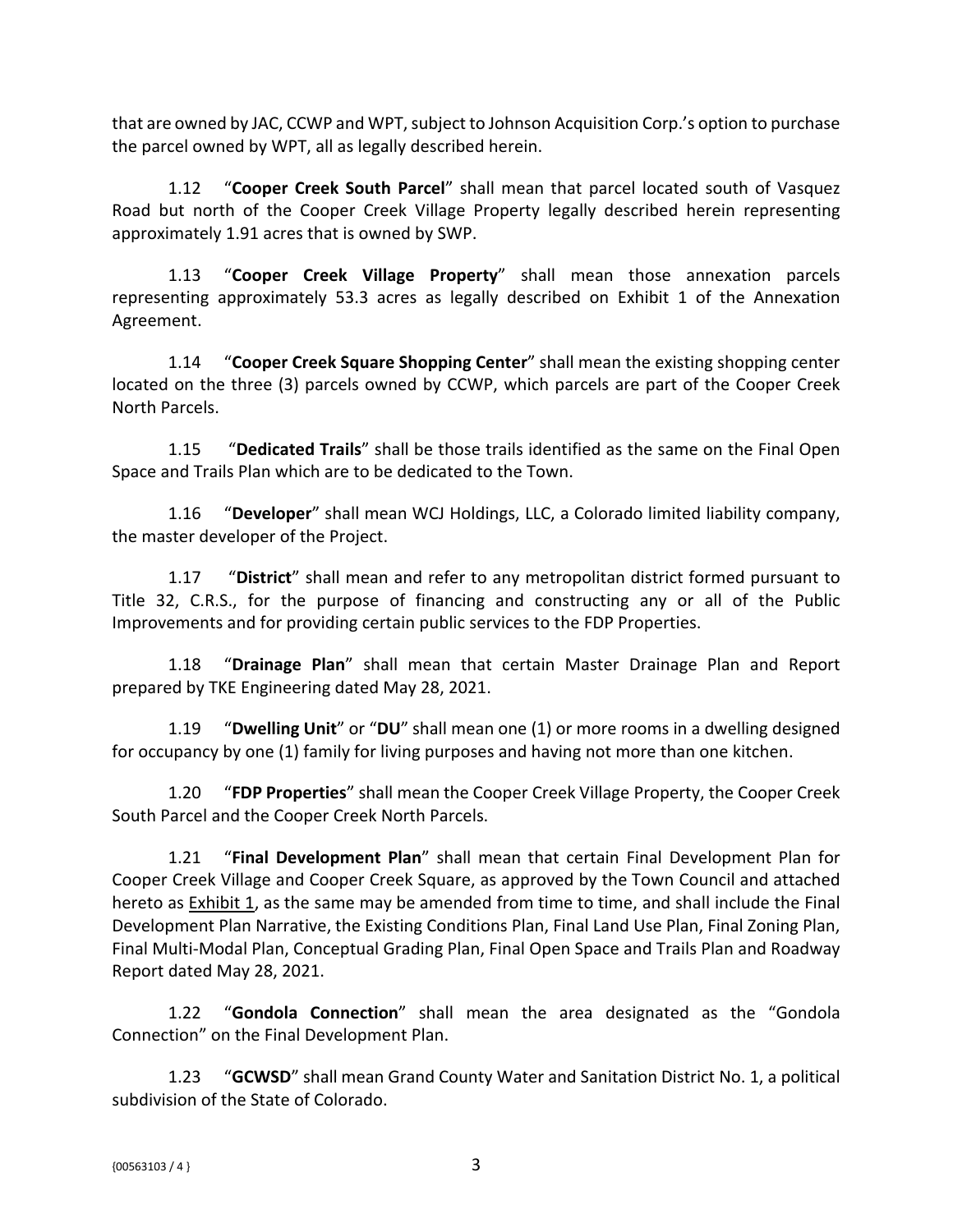1.24 "**Hazardous Material**" shall mean any hazardous, toxic or dangerous waste, substance or material, pollutant or contaminant, as defined for purposes of the Comprehensive Environmental Response, Compensation and Liability Act Of 1980 (42 U.S.C. Sections 9601 et seq.), as amended ("CERCLA"), or the Resource Conservation and Recovery Act (42 U.S.C. Sections 6901 et seq.), as amended ("RCRA"), or any material which is toxic, explosive, corrosive, flammable, infectious, radioactive, carcinogenic, mutagenic or otherwise hazardous, or any material which contains gasoline, diesel fuel or other petroleum hydrocarbons, polychlorinated biphenyls (pcbs), radon gas, urea formaldehyde, asbestos, lead or electromagnetic waves.

1.25 "**Interior Road Improvements**" shall mean all private interior subdivision roads, driveways and related improvements which provides vehicular access to abutting properties without undue hazard to public property or residents and is not owned or maintained by the Town.

1.26 "**JAC**" shall mean JAC Colorado II, LLC, a Colorado limited liability company, its successors and assigns in title and interest to the Cooper Creek Village Property and the portions of the Cooper Creek North Parcels it owns.

1.27 "**Master Owners Association**" shall mean one or more master owners associations formed and existing pursuant to C.R.S. §§ 38-33.3-101 *et seq.*, for the purpose of providing certain non-public services to the FDP Properties and/or the Project.

1.28 **"Overnight Accommodation Unit"** or "**OAU**" shall mean commercial bedroom and bathroom units arranged for short-term stays of less than thirty (30) days for rent that contain a lobby on the premises. Examples of this use category include bed and breakfast; hostel; hotel or motel and other uses that the Town's planning director or his or her designee interprets to meet the characteristics of Overnight Accommodations. Short-term rental (see § 3-10 in the Town Code) is excluded from this definition.

1.29 "**Owners**" shall mean JAC, CCWP, SWP and WPT, and each of their successors and assigns. Each of the aforementioned entities shall be an "Owner."

1.30 "**Parking Garage**" shall have the meaning ascribed thereto in the Parking Agreement.

1.31 "**Parking Agreement**" shall have the meaning set forth in Section 5.3.

1.32 "**Phase**" shall mean any portion of the Project identified by Developer from time to time for development of Public Improvements which comply with the development standards stated in the Final Development Plan.

1.33 "**Planning Area**" shall be a planning area shown on the Final Development Plan.

1.34 "**Private Active Open Space**" shall mean any Active Open Space that is not Public Active Open Space.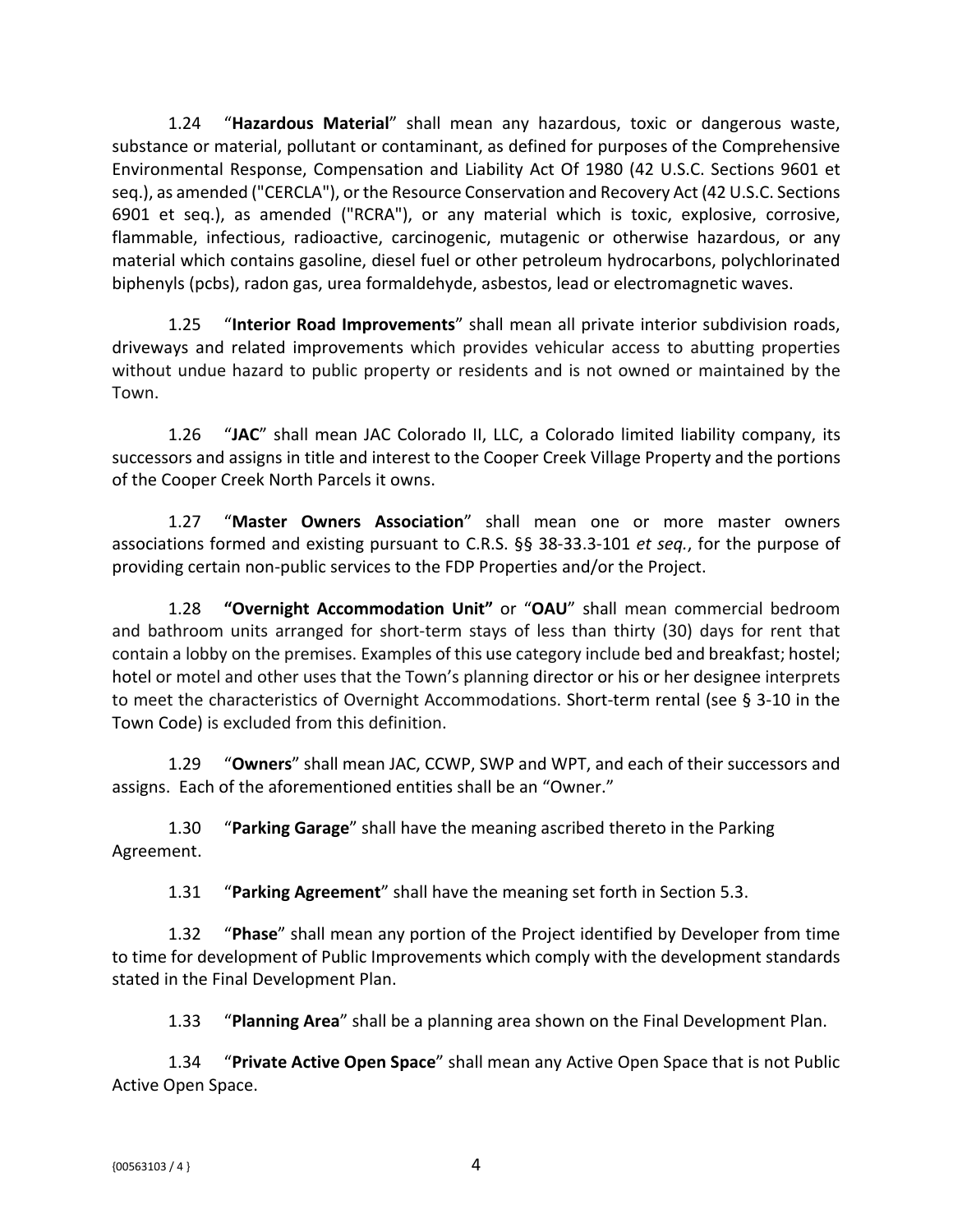1.35 "**Project**" shall mean the mixed-use commercial and residential development featuring single-family residences, multi-family residences, lodging, commercial uses, roads and streets, utilities, trails, parks, open space, and other amenities as more fully described in the Final Development Plan.

1.36 "**Public Active Open Space**" shall mean the Dedicated Trails.

1.37 "**Public Improvements**" shall mean any drainage ditch, roadway, parkway, sidewalk, pedestrian way, tree, lawn, off-street parking area, lot improvement, or other facility for which the local government may ultimately assume the responsibility for maintenance and operation, or which may affect an improvement for which local government responsibility is established. All such improvements shall be properly bonded for or secured by a letter of credit or other acceptable legal instruments.

1.38 "**Recreational Amenities**" shall mean facilities operated in conjunction with CSF intended to provide recreational or other leisure opportunities for guests of, customers of or visitors to businesses located within CSF on the FDP Properties and shall include, without limitation, plazas, skating rinks, cultural and community centers, indoor and outdoor water parks, swimming pools and hot tubs, sledding hills, playing fields, and indoor and outdoor tennis and other racquet sport facilities.

1.39 "**Resort Cabins**" shall mean individual cabins/accommodations with cooking and sleeping facilities that are offered to the public primarily on a short term or transient basis with parking facilities for use of guests nearby.

1.40 "**Roadway Report**" shall mean the Roadway Report included with the Final Development Plan.

1.41 "**Service Plan**" shall mean that certain Consolidated Service Plan for Cooper Creek Village Metropolitan District Nos. 1, 2, 3, 4 and 5 submitted contemporaneously to the Town Council with this FDP and the Annexation Agreement.

1.42 "**SFE Equivalent**" shall mean the amount of water, measured by volume over a period of time (i.e., acre-feet per year or gallons per day), that is required to satisfy the water demand for a single-family residential unit, as determined by GCWSD.

1.43 "**Single Track Trail**" shall mean the area designated as Single Track Trail on the Final Open Space and Trails Plan, which provides access to Beavers Village Condominiums and the Ice Hill trail at Winter Park Resort and connects to the Ski Trail Connection throughout the Cooper Creek Village Property as depicted on the Final Open Space and Trails Plan.

1.44 "**Single Track Trail Easement Area**" shall mean a relocatable easement area that is comprised of a minimum ten foot (10') wide trail, together with additional widths for cuts, fills and/or retaining walls necessary for the safe establishment of the Single Track Trail, the final dimensions of which shall be determined at the time of final design and construction and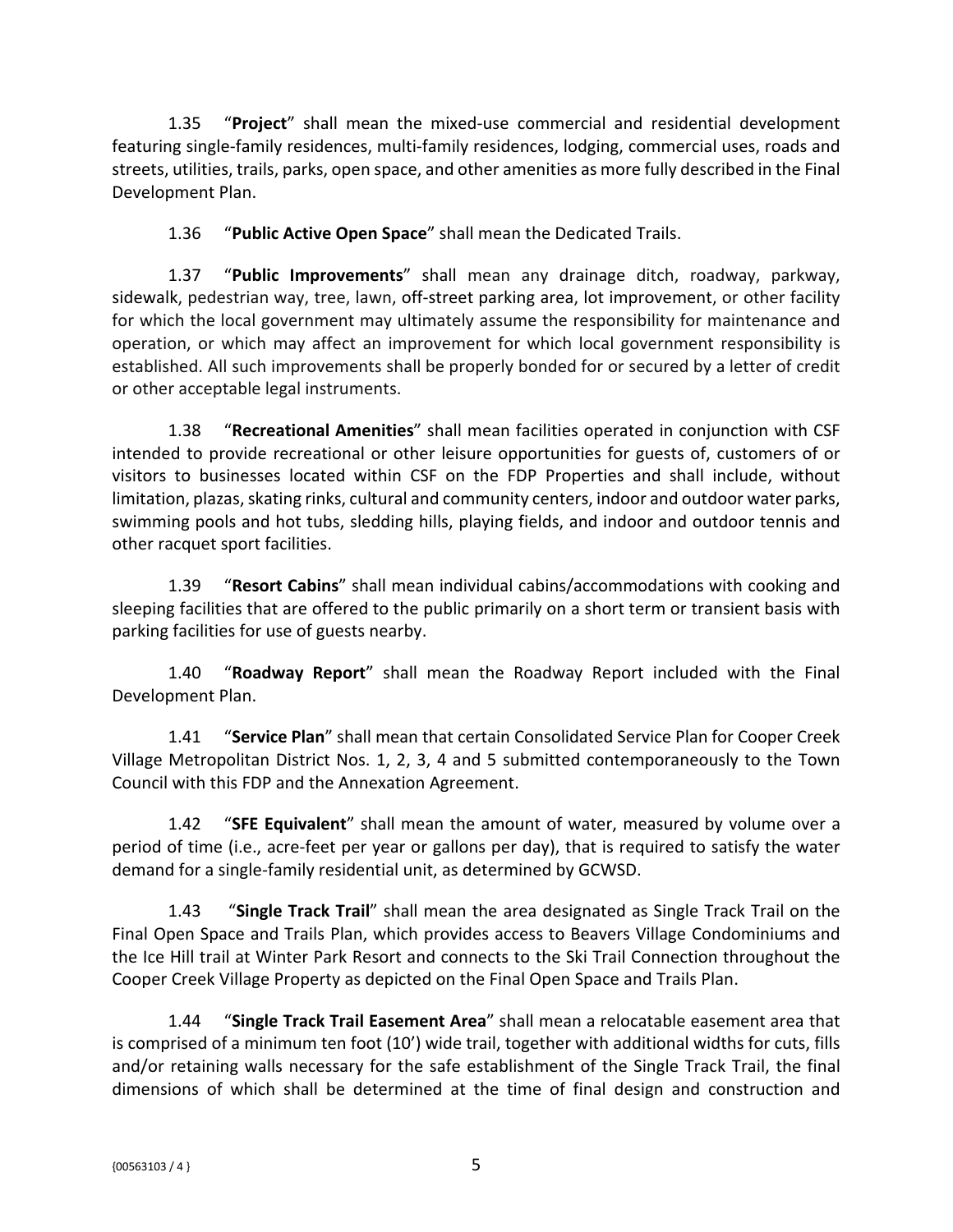confirmed upon the filing of the final subdivision plat of a portion or portions of the FDP Properties that includes the Single Track Trail segment.

1.45 "**Ski Trail Connection**" shall mean the trail area designated as "Ski Trail Connection" on the Final Open Space and Trails Plan.

1.46 "**Ski Trail Connection Easement Area**" shall mean a relocatable easement area that is comprised of a minimum twenty foot (20') wide trail, together with additional widths for cuts, fills and/or retaining walls necessary for the safe establishment of the Ski Trail Connection, the final dimensions of which shall be determined at the time of final design and construction and confirmed upon the filing of the final subdivision plat of a portion or portions of the FDP Properties that includes the Ski Trail Connection segment.

1.47 "**SWP**" shall mean Station WP, LLC, a Colorado limited liability company, its successors and assigns in title and interest to the Cooper Creek South Parcel.

1.48 "**Town**" shall mean the Town of Winter Park, a Colorado municipal corporation.

1.49 "**Town Code**" shall mean the Winter Park Town Code.

1.50 "**Town Council**" shall mean the Winter Park Town Council.

1.51 "**Unit**" shall mean either a DU or an OAU and the term "**Units**" shall mean more than one DU, more than one OAU, or a combination of DUs and OAUs.

1.52 "**Vested Property Rights**" shall have the meaning set forth in Section 10 and as further provided in the Annexation Agreement.

1.53 "**WCJ**" shall mean WCJ Holdings, LLC, a Colorado limited liability company, the master developer of the Project, its successors and assigns.

1.54 "**WPT**" shall mean Winter Park Tower, Limited Liability Company, a Colorado limited liability company, its successors and assigns in title and interest to the portion of the Cooper Creek North Parcels it owns.

**Section 2. Nature of Final Development Plan.** This Final Development Plan shall be binding and regulatory upon the Town, Owners, Developer, the Districts, the FDP Properties, and the Project. Pursuant to C.R.S. § 24-68-102.5(1) the Town Council intends that this Final Development Plan will be designated as a "Site Specific Development Plan" as that term is defined in C.R.S. § 24-68-102(4)(a) and the Town Code. The Final Development Plan vests property rights for a period in excess of three (3) years as warranted by all relevant circumstances, including, but not limited to, the size and phasing of the Project, economic cycles, and market conditions.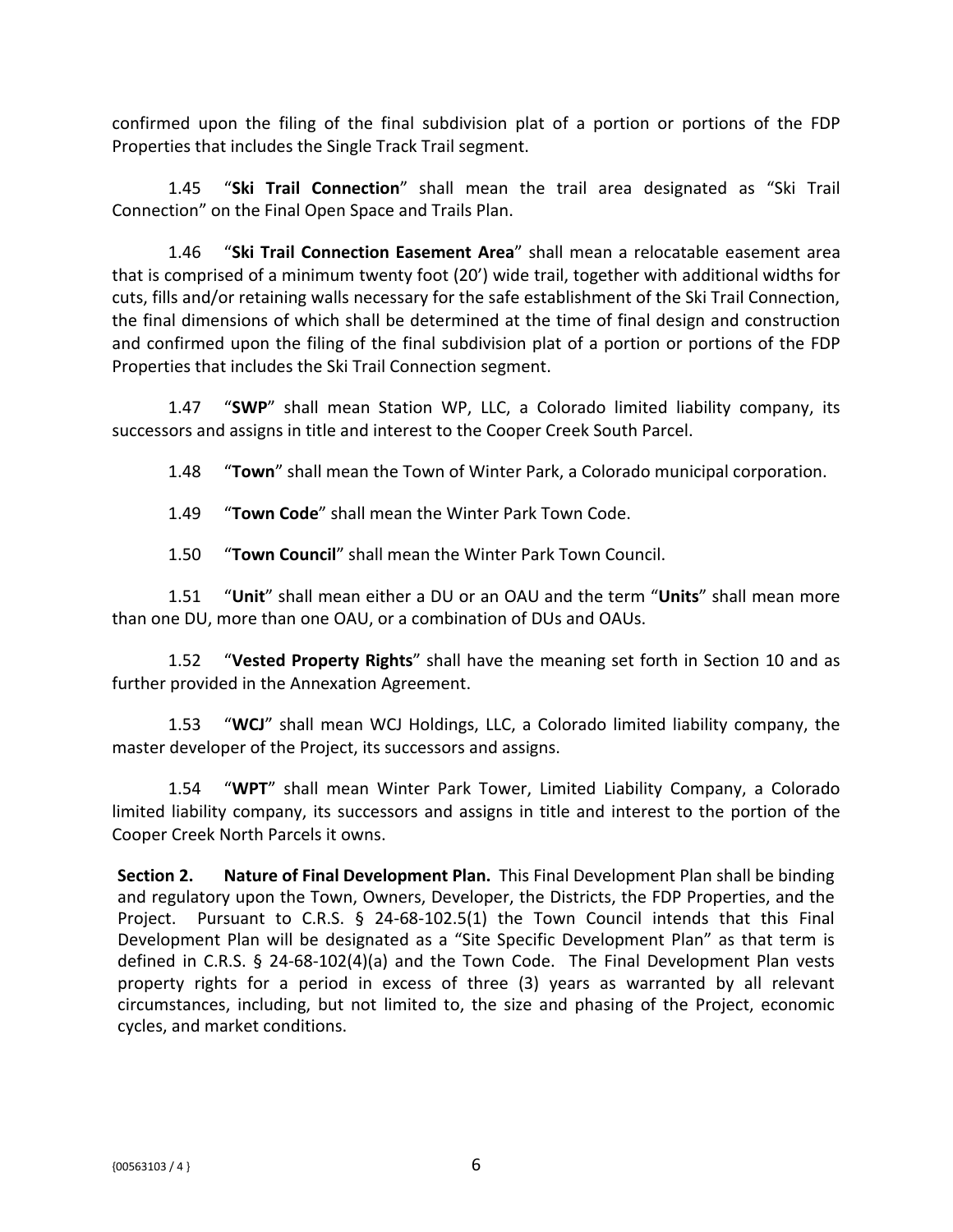Any breach by the Town, Owners, Developer or the Districts of this Final Development Plan shall also constitute a breach of the Annexation Agreement and any non-breaching party(ies) shall be subject to all rights and remedies set forth in the Annexation Agreement.

**Section 3. Land Use.** The Final Development Plan was submitted to the Town in accordance with Title 7, Chapter 7 (P-D Planned Developments) of the Town Code, and specifically in accordance with Section 7-7-5-2, which addresses final development plan application review procedures in connection with annexation of qualified territory. The FDP Properties and the Project shall be subject to all provisions of the Town Code except as expressly modified by the terms and conditions of the Annexation Agreement or the Final Development Plan, as applicable. In the event of an irreconcilable conflict between or among the terms and conditions of the Town Code, the Final Development Plan, and/or the Annexation Agreement, the terms and conditions of the Final Development Plan and the Town Code shall apply and control in that order.

# **Section 4. Zoning.**

4.1 RC, DC, and Open Space/Forestry Zone Districts. The FDP Properties shall be zoned RC (Residential-Commercial District) and DC (Destination Center District) as modified by the Final Development Plan; specifically, the Cooper Creek Village Property shall be zoned RC and DC with an FDP overlay, and the Cooper Creek South Parcel and the Cooper Creek North Parcels shall be zoned DC with an FDP overlay. The acreage and boundaries of the Planning Areas depicted on the Final Development Plan are preliminary and subject to change as more detailed planning for the FDP Properties progresses. The acreage of any Planning Area may be increased or decreased by up to ten percent (10%) of the total Project acreage in the discretion of JAC or Developer and no amendment of the Final Development Plan shall be required as a result of such increase or decrease. The final acreage of each Planning Area shall be determined at the time of final subdivision platting of all portions of that Planning Area.

4.2 Continuation of Current Use. Notwithstanding any provision of the Final Development Plan or the Town Code to the contrary, all existing residential and commercial uses shall be permitted to continue on the FDP Properties until such time as construction is commenced on such portion of the FDP Properties and all or any portion of FDP Properties shall be permitted to be used for Agricultural or forestry purposes until such time as construction is commenced on such portion or portions of the FDP Properties.

4.2.1. Signage. Notwithstanding any provision of the Final Development Plan or the Town Code to the contrary, all existing signage located on the Cooper Creek South Parcel and the Cooper Creek North Parcels shall be permitted to continue unaltered until the improvements thereon are raised or destroyed. Upon such event on any portion of the Cooper Creek South Parcel Cooper or the Creek North Parcels, any alterations or modifications to existing signage must conform with the applicable sign regulations of the Town.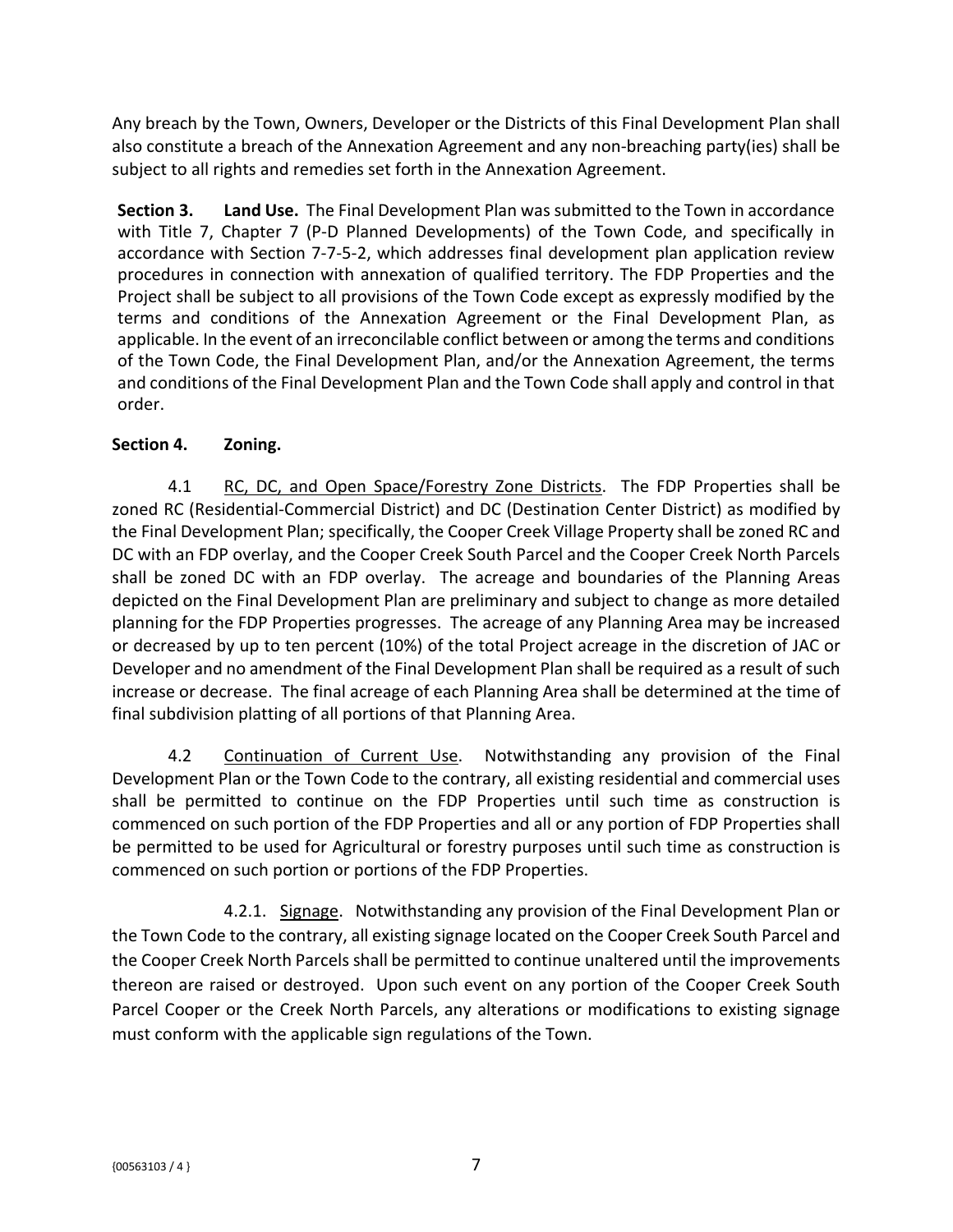### **Section 5. Densities.**

5.1 Overall Densities. Developer shall have the right to develop up to 15,000 CSF, 200 OAUs and 650 DUs within the Cooper Creek Village Property. Developer shall have the right to develop up to 100,000 CSF (inclusive of redevelopment of existing properties), 520 OAUs and 225 DUs within the Cooper Creek South Parcel and the Cooper Creek North Parcels. Affordable housing units, including the deed restricted units contemplated under the Annexation Agreement, shall be excluded from the maximum densities outlined above and permitted under the Final Development Plan. The area occupied by Recreational Amenities shall be credited as an open area when calculating maximum building coverage ratios permitted within the FDP Properties. Land use densities within planning areas defined by the Final Development Plan may be increased or decreased so long as sufficient roadway, water and sewer capacity is available. Up to 30% of permitted density within a planning area may transferred to other planning areas without requiring an amendment of the Final Development Plan.

5.2 Land Use Summary Matrix. Subject to the terms of Section 5.1, the FDP Properties may only be developed consistent with the Land Use Summary Matrix of the Final Development Plan, which governs the uses and densities allowed in each Planning Area of the Project.

5.3 Parking. Parking requirements shall comply with Winter Park Standards and Specifications for Construction Section 3.9.3, and all uses under the Final Development Plan shall satisfy the Town Code's parking requirements. In addition, certain parking requirements for the densities contemplated in Section 5.1, and specifically for the parcels owned by CCWP known as the Cooper Creek Square Shopping Center, are addressed in that certain Parking Garage Agreement dated September 2, 2015, and recorded at Reception No. 2021004361 in the Grand County, Colorado public records (the "**Parking Agreement**"). The Parking Agreement provides that CCWP as the owner of the Cooper Creek Square Shopping Center has the right to use 215 unallocated and undesignated parking spaces within the Parking Garage pursuant to the terms of the Parking Agreement. Notwithstanding anything to the contrary in the Parking Agreement, this Final Development Plan hereby amends the Parking Agreement such that CCWP (who may act by and through Developer) may allocate pursuant to separate instrument to the owners of the Cooper Creek South Parcel, Cooper Creek North Parcels, Crestview Place Condominiums and/or Winter Park Station properties, including their successors, assigns, employees, invitees, licensees, customers and tenants, use rights for any surplus parking spaces located in the Parking Garage that are not needed to satisfy the Town Code's parking requirements for Cooper Creek Square. In the event of any conflict between this Section 5.3 amendment and the Parking Agreement, this Section 5.3 amendment shall control. CCWP acknowledges and agrees that consent from third-parties will be required should any third-parties be adversely affected by any revised or updated parking allocation.

**Section 6. Infrastructure Financing.** In recognition of the extraordinary public infrastructure costs associated with development of the Project, including, without limitation, the Public Improvements, the Town and JAC have agreed to the establishment of certain mechanisms between the public and private sectors to accomplish the financing of the infrastructure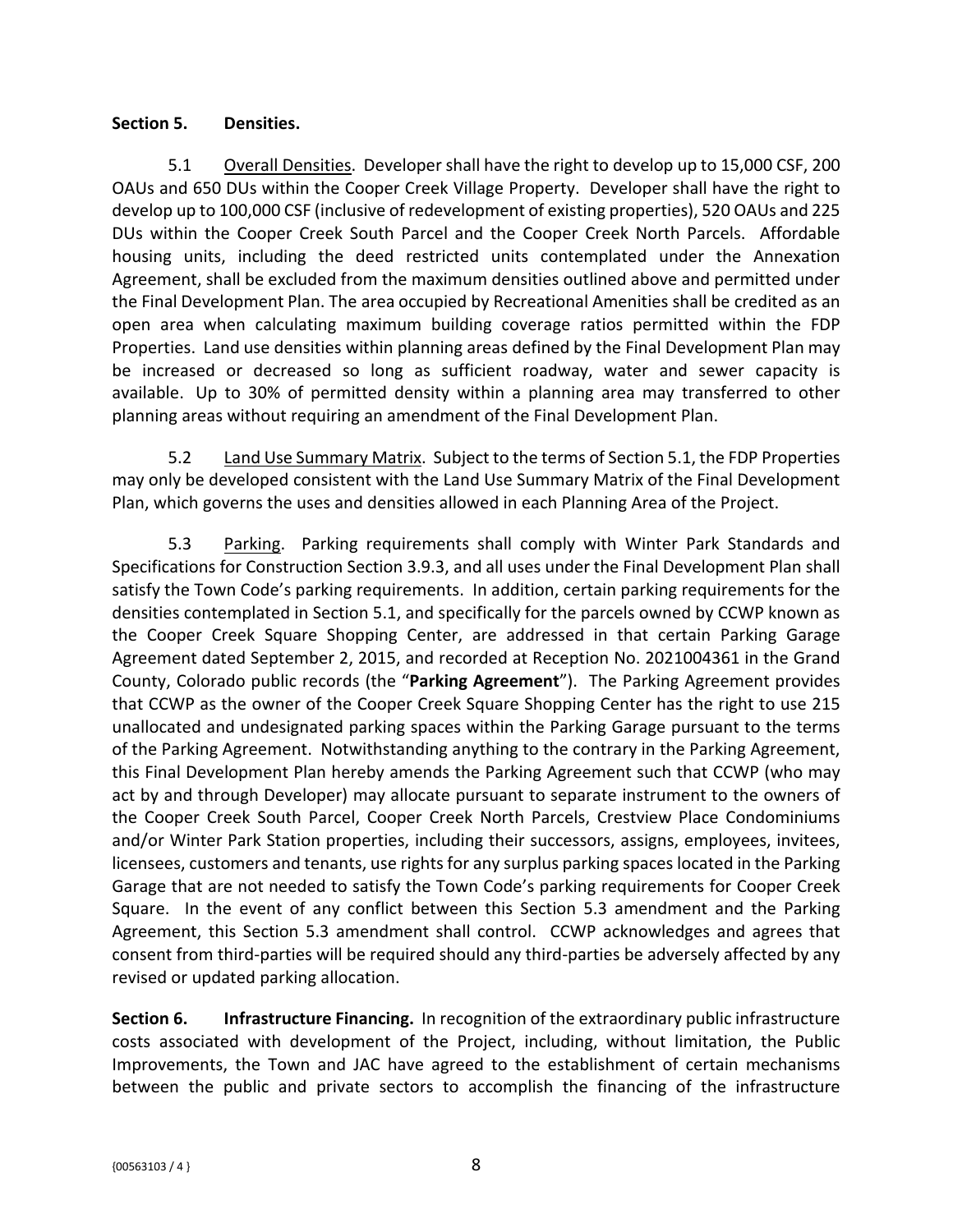contemplated by the Annexation Agreement. Such mechanisms as set forth in the Service Plan are hereby incorporated by reference.

# **Section 7. Open Space Dedication.**

7.1 Active Open Space. Open space shall be land areas not occupied by buildings. structures, parking areas, driveways, streets or alleys. Said open space shall be devoted to landscaping, planting, patios, walkways, recreational areas and facilities, and preservation of natural features, Recreational Amenities or structures and their Accessory Uses located in common recreation areas shall be considered open space as long as total impervious surfaces, including paving and roofs, constitute no more than five percent (5%) of the total open space. As described in the Final Development Plan, active open space areas ("**Active Open Space**") are planned throughout the Project and are to be located within the FDP Properties as depicted on the Open Space Plan. These areas shall include the public and private, paved and unpaved, nonmotorized, multi-use recreational trails connecting the Project to Town and surrounding properties. All Active Open Space shall remain open and undeveloped, except for the recreational trails, buried utility systems, and other ancillary structures as may be constructed on or installed within Active Open Space areas in accordance with the Final Development Plan. Except as set forth below, the Public Active Open Space is to be public, as depicted on the Final Open Space and Trails Plan, and shall be dedicated to the Town for public use at the time of final subdivision platting of the portion or portions of the FDP Properties containing such Public Active Open Space. The Town shall accept and thereafter own, operate, and maintain the Public Active Open Space for the benefit of the Town's citizens and guests as further provided below. Private Active Open Space shall be developed and conveyed to the Master Owners Association or the District for the benefit of a specific neighborhood or portion of the Project.The Town shall not be responsible for the maintenance of Private Active Open Space, but the Town will include Private Active Open Space in calculating overall community open space requirements for the Project. In consideration of JAC's conveyances of the Public Active Open Space, designation of Private Active Open Space and construction of Public Improvements in the Active Open Space, all in accordance with the terms of this Section, no additional public open space dedications or payments in lieu thereof, of any kind, type or sort, shall be required with respect to any portion of the Project. Without limiting the generality of the foregoing, individual subdivision submissions to the Town will not be required to independently satisfy the five percent (5%) public open space requirement of Town Code Section 8-3-10-B (or payment in lieu thereof under Town Code Section 8-3-10-D) at the time of their approval or meet any other dedication or cash-in-lieu requirements that the Town may in the future impose.

7.1.1 Approximate Size and Public Infrastructure of Open Space. As depicted on the Final Open Space and Trails Plan, the Public Active Open Space shall include the following approximate acreage and Public Improvements.

7.1.2 Gondola Easement. As depicted on the Final Open Space and Trails Plan, JAC shall dedicate required easements for the proposed gondola. The easement shall include a width of 100'. The easement shall be granted contemporaneously with approval of the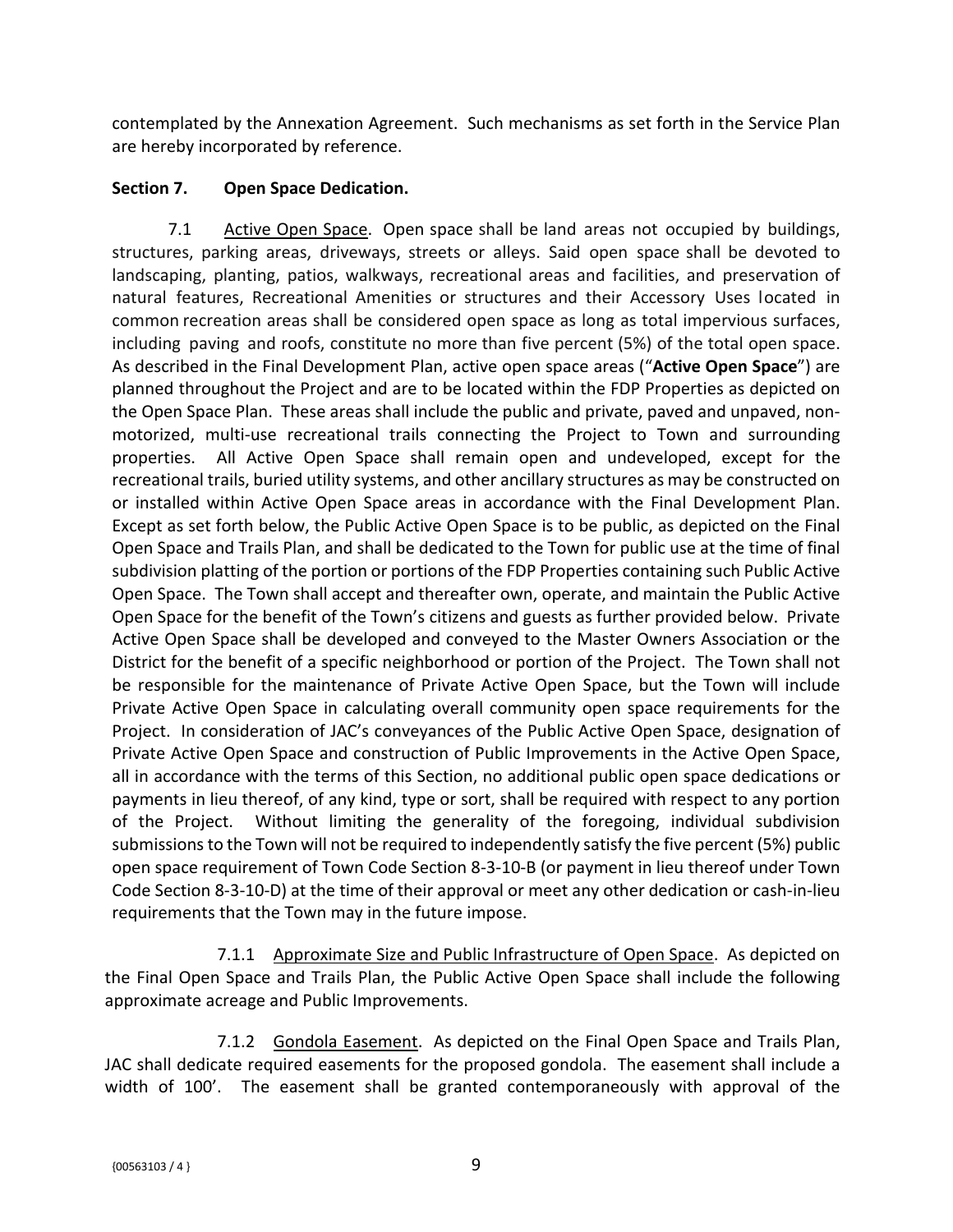annexation of the Cooper Creek Village Property pursuant to the terms and conditions of the Annexation Agreement.

7.1.3 Ski Trail Connection. As depicted on the Final Open Space and Trails Plan, the Ski Trail Connection Easement Area shall include a relocatable area that is comprised of a minimum twenty foot (20') wide trail, together with additional widths for cuts, fills and/or retaining walls necessary for the safe establishment of the Ski Trail Connection, the final dimensions of which shall be determined at the time of final design and construction and confirmed upon the filing of the final subdivision plat of a portion or portions of the FDP Properties that includes the Ski Trail Connection segment. A bridge will be constructed over the Union Pacific Railroad right-of-way as required to accommodate the Ski Connection Trail. The bridge located within the Ski Trail Connection will be dedicated to the Town following completion and preliminary acceptance by the Town. The District shall construct or cause construction of the bridge, and the Town shall contribute \$800,000 towards the bridge's construction (the "Town's Contribution"). At the time the bridge is completed, the easement for the Ski Trail Connection within the Ski Trail Connection Easement Area shall be granted by JAC or its assigns, and the Town and the District shall enter into a cost recovery agreement. The formula for collection and distribution of the Town's Contribution shall be determined pursuant to a development improvements agreement entered between the Town and JAC. The Town's Contribution shall be paid to JAC no later than two (2) years following completion of the bridge.

7.1.4 Easement Vacation and Reversion. The easements described in Sections 7.1.2 and 7.1.3 shall be vacated and title to the real property encumbered by those easements shall revert back to the legal title holder of the land underlying the easements upon occurrence of the following events:

7.1.4.1 If the Town has not obtained all required off-site easements for the construction and operation of the gondola within three (3) years following the date of annexation of the Cooper Creek Village Property; or

7.1.4.2 If the gondola or Ski Connection Trail have not been completed within twenty (20) years following the date of annexation of the Cooper Creek Village Property, or completed within thirty (30) years following the date of such annexation in the event the Town extends the full period of vested rights for all of the FDP Properties to be a total of thirty (30) years following the date of annexation of the Cooper Creek Village Property.

7.1.4.3 If the easements described in Sections 7.1.2 and 7.1.3 are vacated, the Owners of the Cooper Creek Village Property shall be required to satisfy the Town's 5% public open space requirement as a condition of completing the vacation and reversion of title to the affected Owners.

### 7.2 Conveyance of Public Active Open Space.

7.2.1 General Dedication Requirement. Except as set forth below, each application for final subdivision plat approval of any portion of the FDP Properties which includes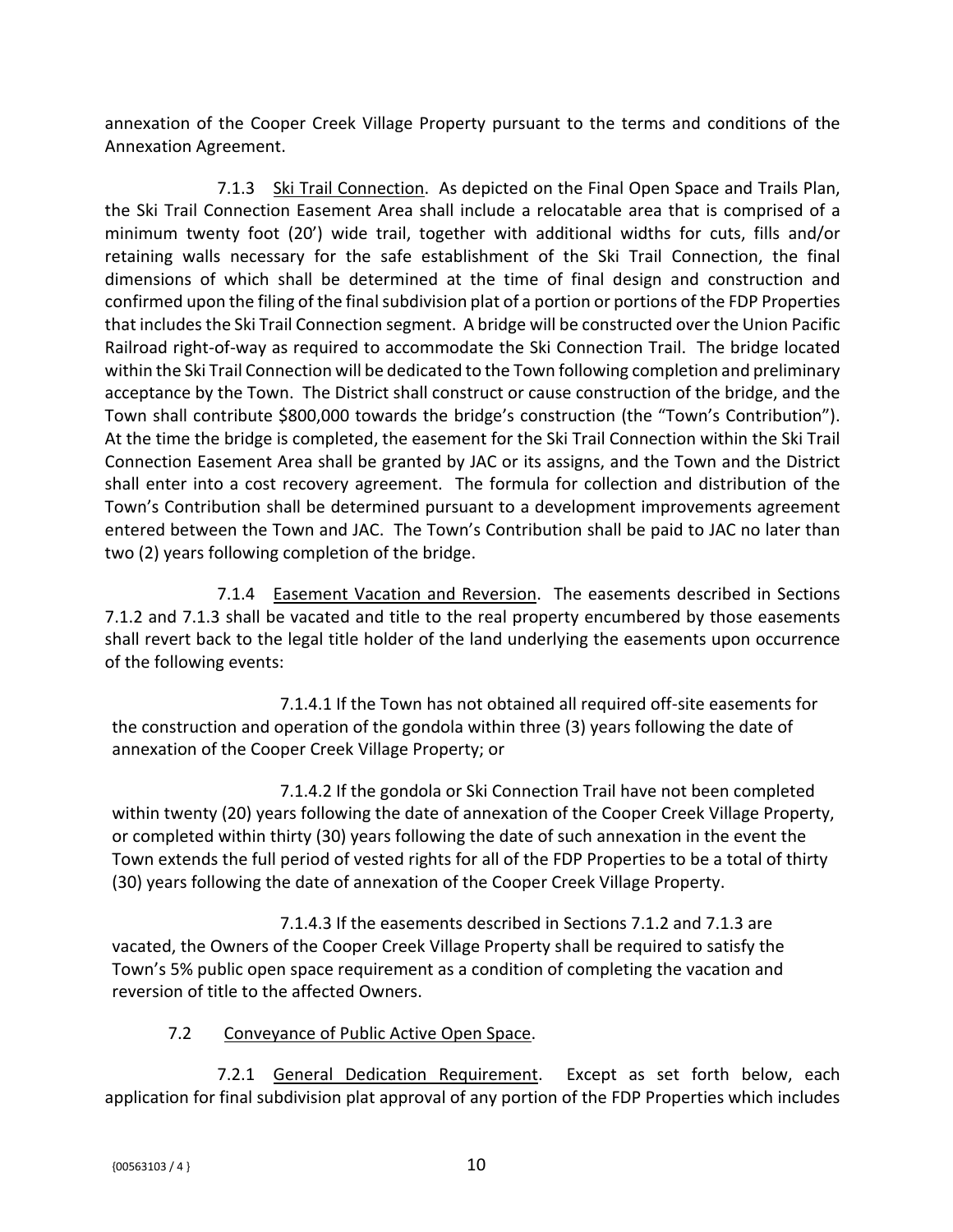or borders a portion of the Public Active Open Space shall provide for the dedication of the entire area of that particular Public Active Open Space as public open space upon approval, execution and recordation of the subdivision plat, unless otherwise provided herein or agreed to by the Parties. Except for the Town, which shall be permitted to construct trail connections within the proposed easements for the Dedicated Trails, nothing contained herein shall be deemed to authorize any other person or party to enter upon any portion of the Public Active Open Space or use the same other than JAC or any other applicable Owner prior to creation and conveyance of the Public Active Open Space to the Town.

7.2.2 Conveyance of Public Trail System. The Dedicated Trails depicted on the Final Open Space and Trails Plan are conceptual in nature and are intended to ensure that key connections between the Town, existing neighborhoods, the Project, and surrounding properties are maintained. The Dedicated Trails shall include the following approximate locations, widths, and uses.

7.2.2.1 Ski Connection Trail. The Ski Connection Trail shall be improved and located within the relocatable Ski Trail Connection Easement Area that shall be comprised of a minimum twenty foot (20') wide trail, together with additional widths for cuts, fills and/or retaining walls necessary for the safe establishment of the Ski Trail Connection, the final dimensions of which shall be determined at the time of final design and construction and confirmed upon the filing of the final subdivision plat of a portion or portions of the FDP Properties that includes the Ski Trail Connection segment; provided, however, that the portion of the Ski Connection Trail that consists of the bridge over the Union Pacific Railroad right-of-way will be dedicated to the Town following completion and preliminary acceptance by the Town. Neither Owners, as applicable, nor Developer shall be responsible for paying for the cost, for the design, construction, and maintenance of the Ski Connection Trail.

7.2.2.2 Single Track Trail Easement. The Single Track Trail shall be situated within the Single Track Trail Easement Area and dedicated to the Town following completion and preliminary acceptance of the bridge over the Union Pacific Railroad right-of-way. The final dimensions and alignment of the Single Track Trail Easement Area shall be confirmed not later than preliminary acceptance of the bridge over the Union Pacific Railroad right-of-way. The Town shall be responsible, at its sole cost, for the design and construction of any improvements in the Single Track Trail Easement Area. JAC may, in connection with development of the Project and in its sole discretion, relocate any portion of the Single Track Easement Area. In the event JAC relocates any portion of the Single-Track Trail Easement Area, relocation of the affected portion of the Single Track Trail shall be at JAC's sole cost and JAC shall be responsible for amending the recorded instruments governing the Single-Track Trail Easement Areas to reflect such relocation.

7.2.3 Study of Trail Corridors. JAC and the Town shall flag the rough locations of the Dedicated Trails. Upon completion of field verification and within 90 days, JAC shall convey to the Town, one or more relocatable easements for the location, construction, improvement, maintenance, repair, and replacement of the Dedicated Trails. More specific alignments of the Dedicated Trails within each portion of the FDP Properties will be determined at the time of first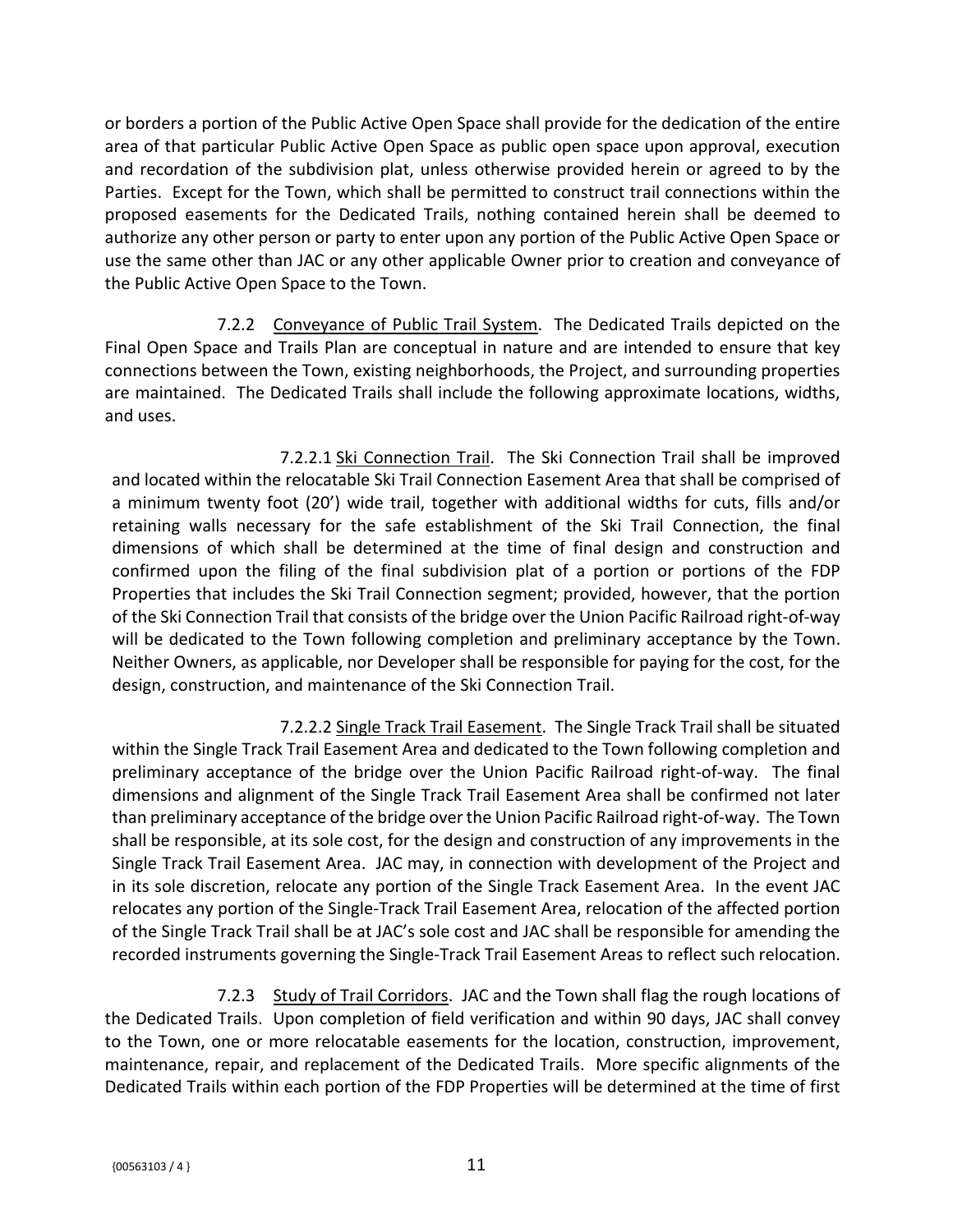final subdivision platting of any portion of the Project, and those alignments shall be depicted on the applicable final subdivision plat(s), subject, however, to an appropriate plat note indicating the relocatable nature of the easement containing the Dedicated Trails. Actual field-constructed alignments of the Dedicated Trails will be evaluated at the time of construction against site constraints such as wetlands, steep slopes, and rock outcroppings, and following construction, the Dedicated Trails may thereafter be relocated from time to time to facilitate forest management, construction, and maintenance activities so long as reasonably equivalent substitute trails are provided. In the event that any change in the as-constructed location of the Dedicated Trails occurs such that the Town's then-current easement grant does not include the as-constructed location of the Dedicated Trails, or any portion thereof, then JAC shall amend the Dedicated Trails Easement as necessary to grant the Town comparable easement rights for the as-constructed location of the Dedicated Trails.

7.3 **Uses.** Recreational facilities within the Active Open Space, including parking lots and restrooms, and all utilities and infrastructure shall be a Use by Right. The Town shall maintain facilities located within Dedicated Trails and parcels.

# **Section 8. Subdivision Platting of Property**

8.1 Development in Phases. Due to the size and complexity of the development contemplated by the Final Development Plan, the time required to complete development, and the possible impact of economic cycles and varying market conditions which will occur during development of the Project, the Town acknowledges and agrees that development of the Project may proceed in Phases.

8.2 Subdivision of Phases. The Town shall process approval of the subdivision plat(s) presented by JAC in accordance with this Final Development Plan, the Town's Subdivision Regulations (Title 8 of the Town Code), the Town's Design Review Regulations and Guidelines (Title 6, Chapter 3 of the Town Code), the Town's Landscape Design Regulations and Guidelines and all other Town ordinances and regulations which are in effect and uniformly applied throughout the Town's municipal boundaries as of the date of final approval of the Final Development Plan, except to the extent such ordinances and regulations conflict with the terms and conditions of the Final Development Plan, in which case the terms and conditions of the Final Development Plan shall control.

8.3 Re-Subdivision of Previously Approved Subdivision Plats. The Town acknowledges and agrees that certain portions of the Project described in the Final Development Plan are permitted to be developed with multiple-family structures. The Town further acknowledges and agrees that pursuant to the Final Development Plan, these areas are permitted to be subdivided and further re-subdivided into a total number of lots and/or units equal to the approved number of DUs and OAUs designated in the Final Development Plan.

**Section 9. Reimbursement for Off-Site Improvements.** It is anticipated that Adjacent Projects may, in the future be developed in such a manner and at such an intensity of use which may require such properties to utilize certain off-site Public Improvements constructed by the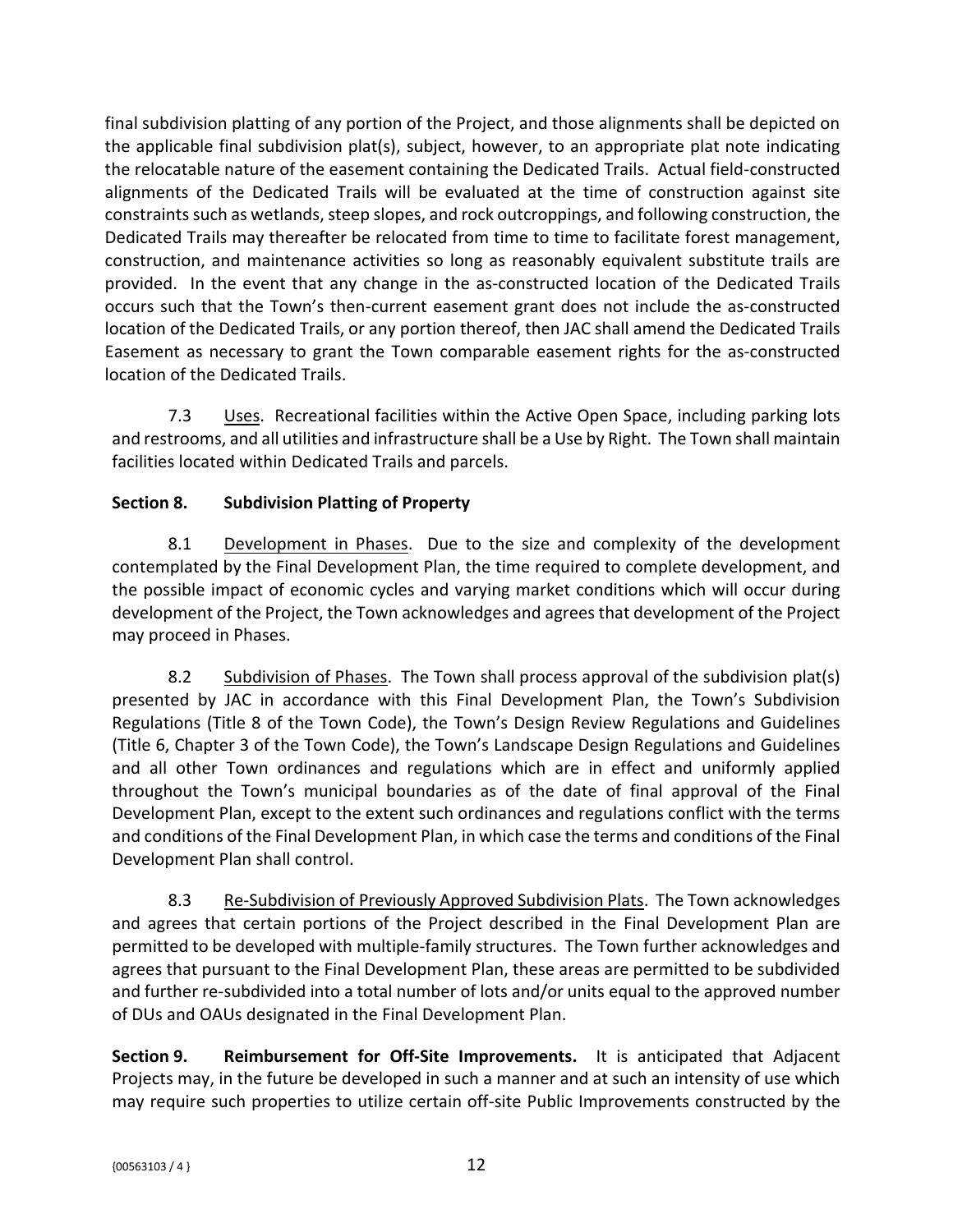District, and more fully described in the Annexation Agreement. At the time of completion of each such off-site Public Improvement, the Town and any of the Owners or the District, as applicable, may enter into a cost recovery agreement. The formula for collection and distribution of such proportionate share of the cost of each off-site Public Improvement shall be determined pursuant to a development improvements agreement entered between the Town and the applicable Owner.

**Section 10. Enforcement, Assignment of Rights and Obligations**. The rights and obligations of the Town and JAC under the Final Development Plan shall be enforceable and assignable as follows:

10.1 Right to Enforce the FDP. The provisions of the Final Development Plan shall run in favor of the Town and shall be enforceable, at law or in equity, by the Town, any of the Owners, the Developer and the District.

10.2 Vested Rights. The Parties intend that the Vested Property Rights conferred by the Annexation Agreement shall attach to and run with the Owners in their capacities as landowners of the FDP Properties and Developer in its capacity as master developer of the Project. Thus, the Vested Property Rights granted by the Agreement and as further defined herein shall attach to and run with the FDP Properties and be enforceable by the Owners and their successors and assigns in interest as landowner(s) of all or any portion of the FDP Properties and shall further attach to and run with the FDP Properties and be enforceable by the Owners, Developer and their successors and assigns in interest. No assignment of the Vested Property Rights shall be required in order for any successor landowner to any Owner or any successor master developer to Developerto be a beneficiary of the Vested Property Rights. Any assignment of an Owner's rights in and to the Vested Property Rights in Owner's capacity as landowner and in Developer's capacity as master developer of the Project shall be made in accordance with Section 10.3 below.

10.3 Assignment of Rights and Obligations. Except as described above in Section 10.2, the rights and obligations set forth in this Final Development Plan are solely the obligations of the Owners and Developer and shall not, except as otherwise set forth in this Section 10.3, run with the land or inure to any purchaser of all or any portion of the FDP Properties. Notwithstanding the foregoing, the Owners and Developer may, in their sole discretion, assign the rights or obligations, or any portion thereof, described in this Final Development Plan or in the Annexation Agreement to any third party, whether or not such third party obtains any interest in the FDP Properties. In the event of any such assignment and subsequent assumption by such third party, any Owner or Developer as assignor shall, as more fully described in such assignment, be relieved of any further liability with respect to the obligations of this Final Development Plan described in such assignment, and the assignee shall thereafter be liable for fulfilment of the assigned obligations. Any such assignment shall be immediately effective as against the parties thereto and the Town upon the recording of a written instrument evidencing such assignment in the real property records of Grand County, Colorado. Any assigning Owner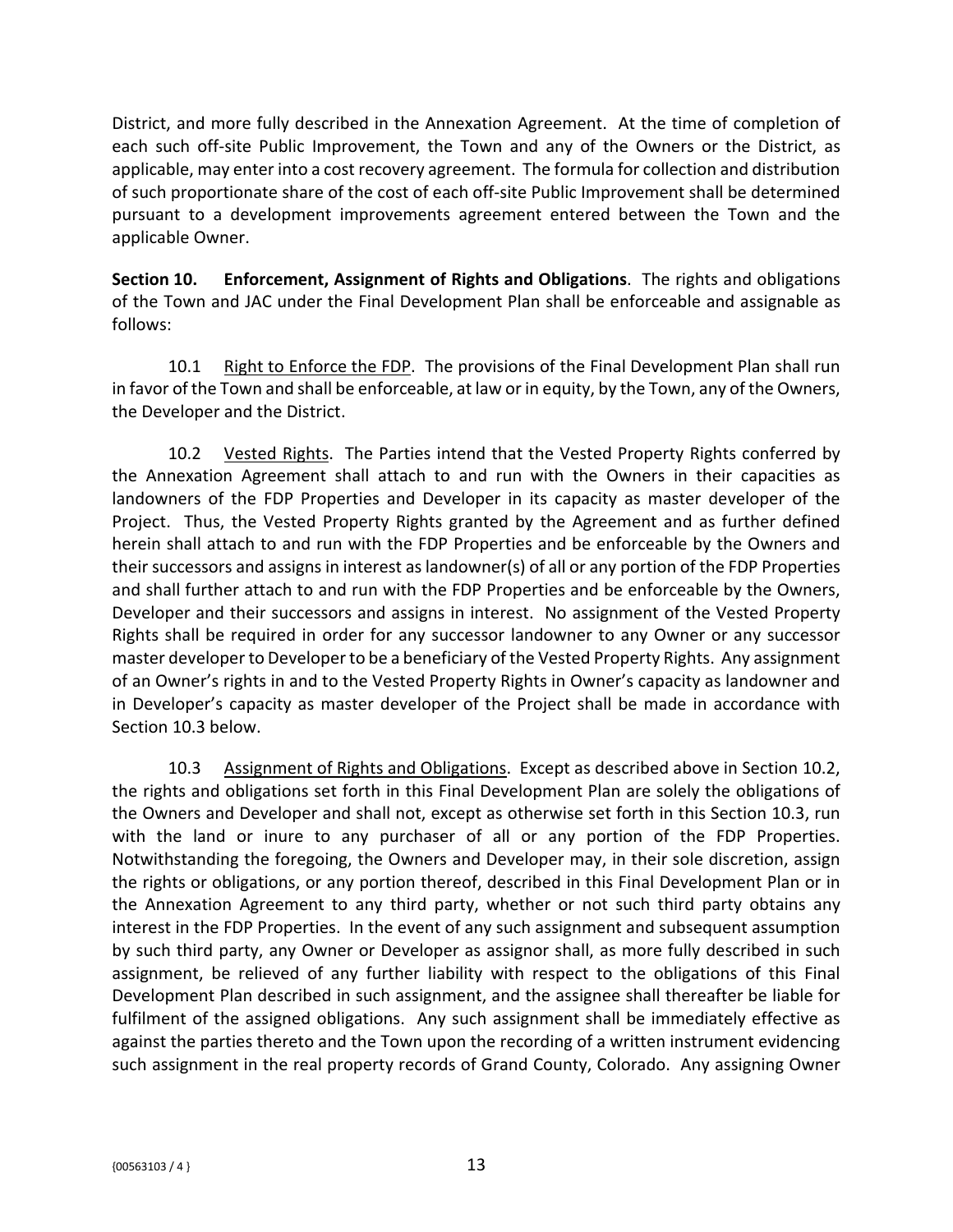or Developer shall notify the Town of any assignment pursuant to this Section 10.3, but the Town's consent to any such assignment shall not be required.

**Section 11. Rights Which are Vested.** As further provided in the Annexation Agreement, the entire Final Development Plan for the FDP Properties, including every provision of this Agreement and the Final Development Plan attached hereto as Exhibit 1, is hereby deemed a part of the Site-Specific Development Plan and any right of or benefit conferred upon the Owners, or any of them, and the Developer, as described herein shall constitute a Vested Property Right. Without limiting the generality of the foregoing sentence, the Vested Property Rights include the right of the Owners and Developer to submit and for the Town to process development applications in accordance with the procedures set forth in the Town Code (as the same was in effect on the Approval Date). Any amendment to the Town Code approved after the Approval Date that creates generally applicable submittal requirements, procedural requirements, or approval criteria which conflict with or are in addition to the terms and conditions of the Agreement, the Final Development Plan, or the Town Code will not apply to the FDP Properties or the Project. In recognition of the size and complexity of the Project contemplated under the Final Development Plan, the time required to complete development, the need for development to proceed in phases, and the possible impact of economic conditions and economic cycles and varying market conditions during the course of development, the Owners have the right to develop the FDP Properties in such order and at such rate and at such time as the market dictates consistent with the Final Development Plan.

### **Section 12. Miscellaneous**.

12.1 Amendments. This Agreement may be amended only with the prior written approval of all of the Parties and any such amendment shall be recorded in the Grand County, Colorado real property records.

12.2 Notices. Any notice required by this Agreement shall be in writing, addressed as follows:

### If to the Town:

Town of Winter Park 50 Vasquez Road Winter Park, CO 80482 Attn: Town Clerk

# If to JAC, CCWP or SWP:

Charles J. Johnson 747 Sheridan Blvd., #7D Lakewood, CO 80214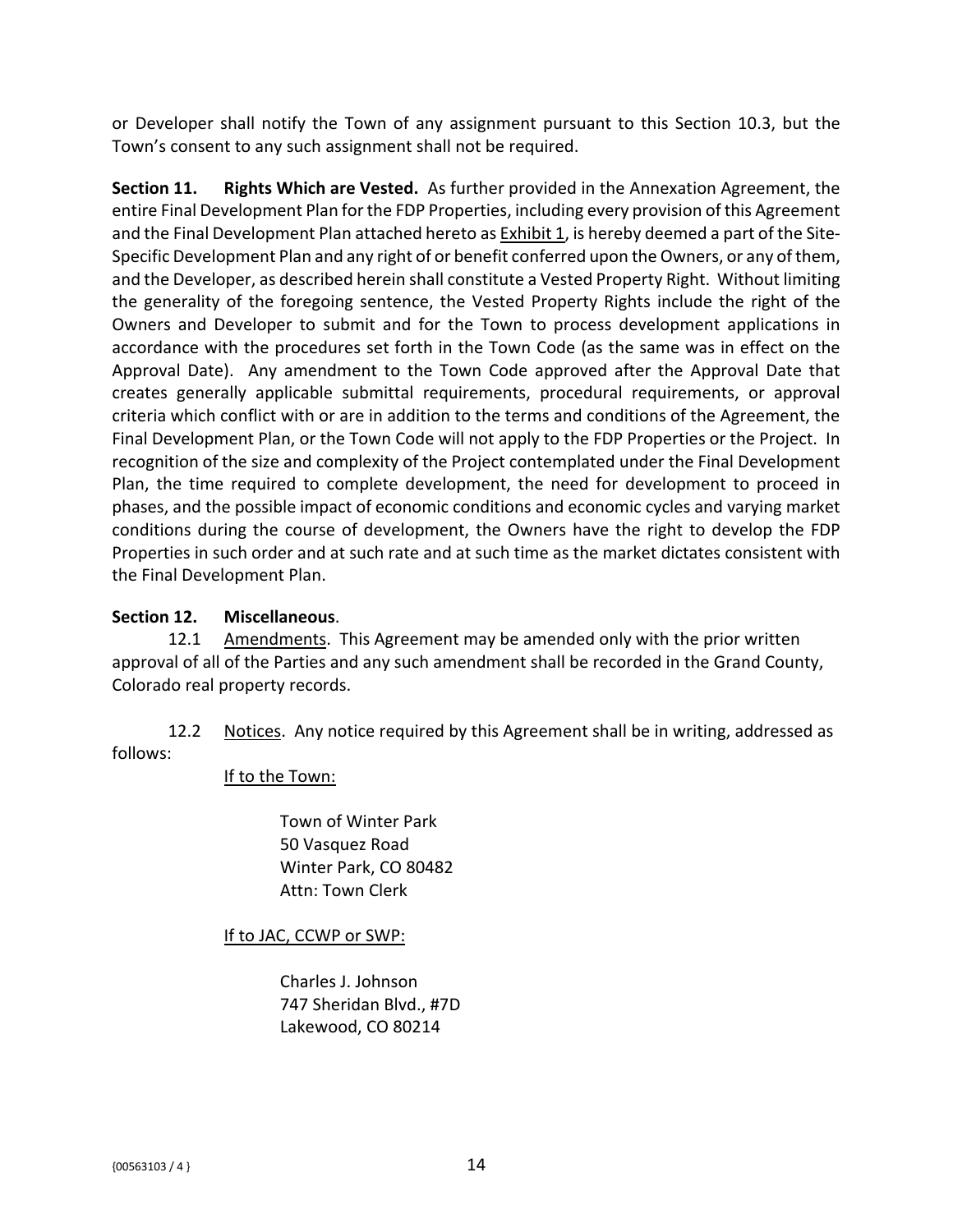#### With a copy to:

Johnson & Repucci LLP 850 W. South Boulder Road, Suite 100 Louisville, CO 80027 Attn: Michael J. Repucci

#### If to WPT:

Robin Wirsing P.O. Box 3233 Winter Park, CO 80482

#### If to District No. 1:

Cooper Creek Village Metropolitan District No. 1 c/o Icenogle Seaver Pogue, P.C. 4725 S. Monaco St., Suite 360 Denver, CO 80327

#### With a copy to:

Alan Pogue, Esq. Icenogle Seaver Pogue, P.C. 4725 S. Monaco St., Suite 360 Denver, CO 80327

#### If to District No. 2:

Cooper Creek Village Metropolitan District No. 2 c/o Icenogle Seaver Pogue, P.C. 4725 S. Monaco St., Suite 360 Denver, CO 80327

#### With a copy to:

Alan Pogue, Esq. Icenogle Seaver Pogue, P.C. 4725 S. Monaco St., Suite 360 Denver, CO 80327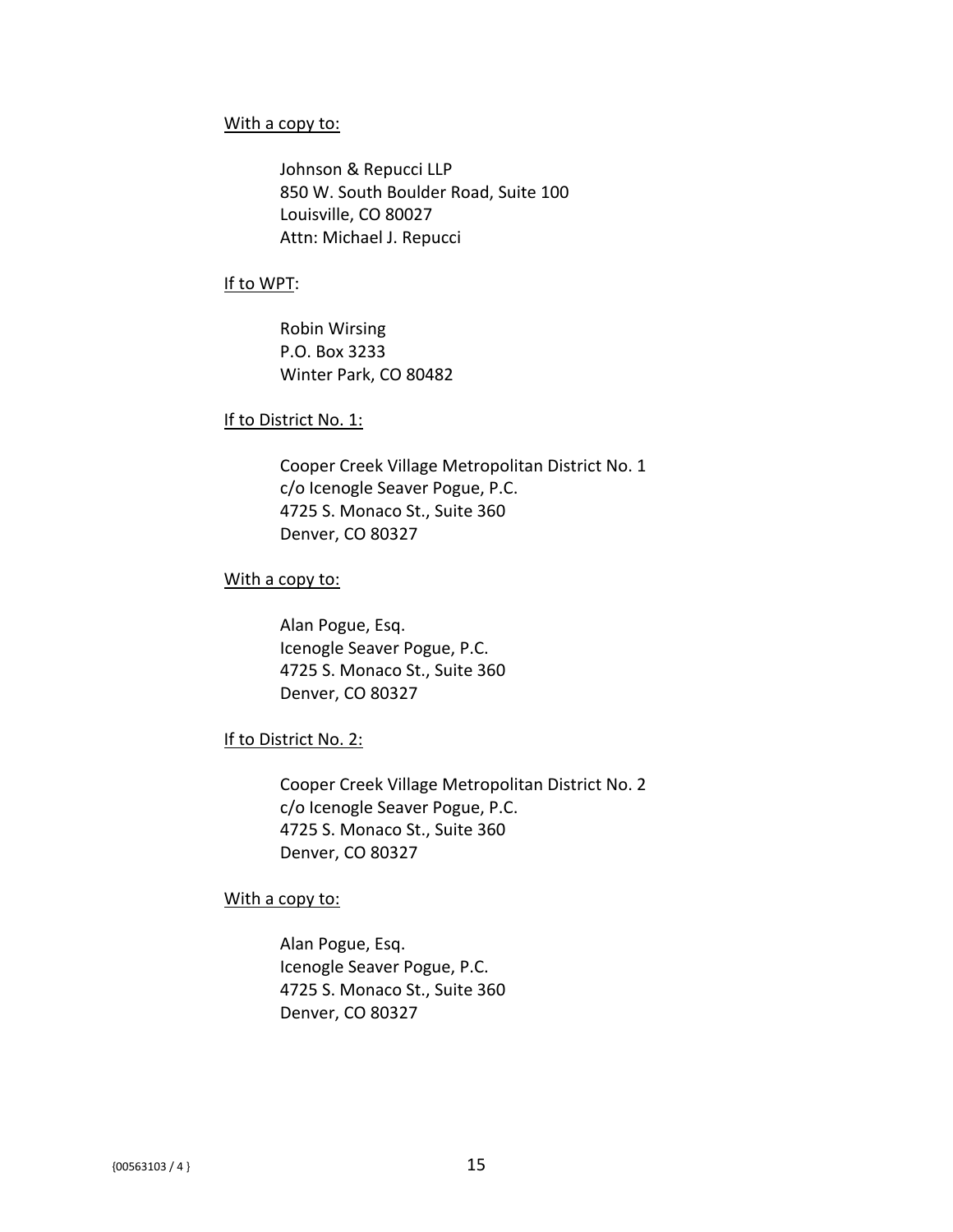### If to District No. 3:

Cooper Creek Village Metropolitan District No. 3 c/o Icenogle Seaver Pogue, P.C. 4725 S. Monaco St., Suite 360 Denver, CO 80327

#### With a copy to:

Alan Pogue, Esq. Icenogle Seaver Pogue. P.C. 4725 S. Monaco St., Suite 360 Denver, CO 80327

### If to District No. 4:

Cooper Creek Village Metropolitan District No. 4 c/o Icenogle Seaver Pogue, P.C. 4725 S. Monaco St., Suite 360 Denver, CO 80327

### With a copy to:

Alan Pogue, Esq. Icenogle Seaver Pogue. P.C. 4725 S. Monaco St., Suite 360 Denver, CO 80327

### If to District No. 5:

Cooper Creek Village Metropolitan District No. 5 c/o Icenogle Seaver Pogue, P.C. 4725 S. Monaco St., Suite 360 Denver, CO 80327

#### With a copy to:

Alan Pogue, Esq. Icenogle Seaver Pogue. P.C. 4725 S. Monaco St., Suite 360 Denver, CO 80327

Notices will be deemed delivered and effective as follows: if given personally, when delivered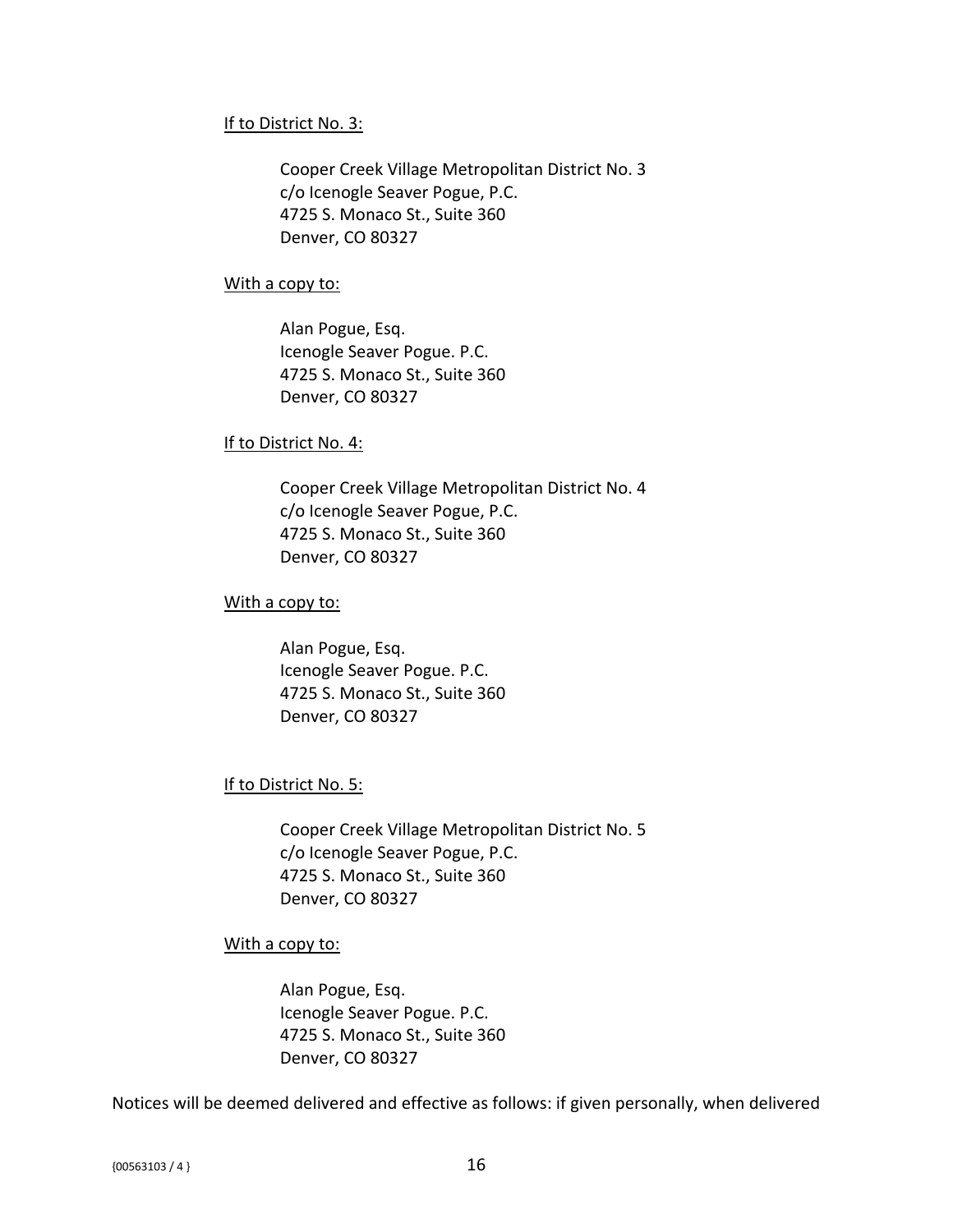to the Party to whom it is addressed; if delivered by overnight courier, the date upon which delivery is confirmed by such overnight courier; or if given by mail, five (5) days after a letter containing such notice, properly addressed, with postage prepaid, is deposited in the United States mail.

12.3 Entire Agreement. This Agreement constitutes the entire and final understanding among the Parties with respect to the subject matter hereof, other than the FDP and subsequent development improvement agreements affecting the FDP Properties. This Agreement supersedes all prior agreements and understandings between the Parties relating to the subject matter hereof.

12.4 Assignment. Any Owner may assign to one or more successor developers or a District all or any part of its obligations and rights under this Agreement in accordance with the terms and conditions of this Agreement, any applicable service plan for the District, and applicable law. A District may assign to one or more additional metropolitan districts all or any part of its obligations and rights under this Agreement in accordance with the terms and conditions of this Agreement, any applicable service plan for the District, and applicable law. Where used in this Agreement or in the FDP, the term "JAC," "CCWP," "SWP," "WPT" or "District" shall also mean any of the lawful successors or assigns of JAC, CCWP, SWP, WPT and/or the District, and all such successors and assigns shall be bound by and have the right to enforce this Agreement.

12.5 Severability. If any term, provision, covenant, or condition of this Agreement is held by a court of competent jurisdiction to be invalid, void, or unenforceable, the remaining provisions of this Agreement shall, unless amended or modified by mutual consent of the Parties, continue in full force and effect.

12.6 Third Parties. There are no intended third-party beneficiaries to this Agreement.

12.7 Conflict with Other Provisions of the Town Code. In the event any provision of this Agreement conflicts with any provision of the Town Code, this Agreement shall control the determination of the rights and obligations of the Parties with respect to such conflicting matter.

12.8 Counterparts. This Agreement may be executed in multiple counterparts, each of which will be deemed to be an original and all of which taken together will constitute one and the same agreement.

12.9 Governing Law and Venue. This Agreement shall be governed by the laws of the State of Colorado, and any legal action concerning the provisions hereof shall be brought in Grand County, Colorado.

12.10 No Waiver. Delays in enforcement or the waiver of any one or more defaults or breaches of this Agreement by the Town shall not constitute a waiver of any of the other terms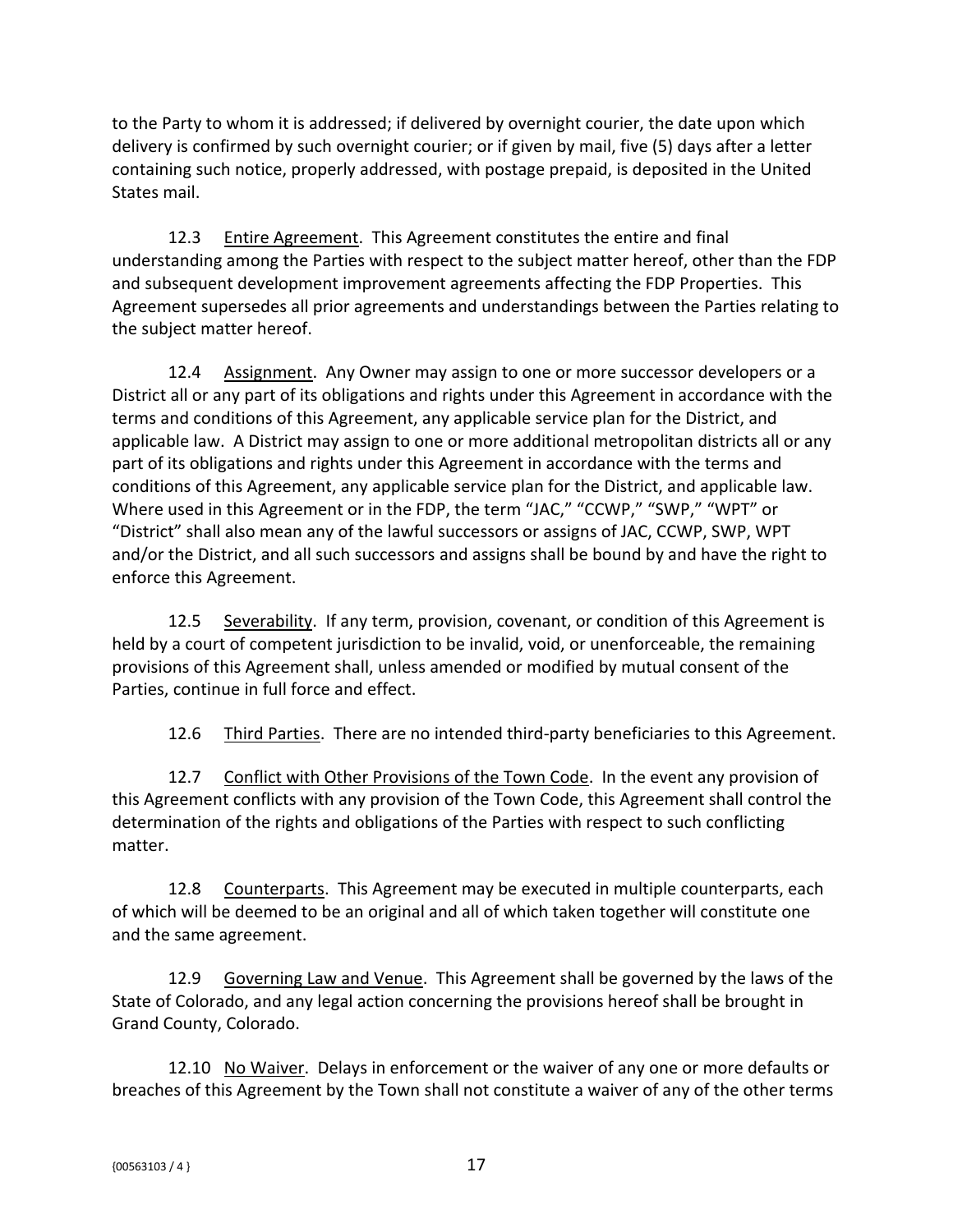or obligation of this Agreement.

12.11 Governmental Immunity. The Town and its officers, attorneys and employees, are relying on, and do not waive or intend to waive by any provision of this Agreement, the monetary limitations or any other rights, immunities or protections provided by the Colorado Governmental Immunity Act, C.R.S. § 24-l 0-10 I, *et seq.,* as amended, or otherwise available to the Town and its officers, attorneys or employees.

12.12 Rights and Remedies. The rights and remedies of the Town under this Agreement are in addition to any other rights and remedies provided by law. The expiration of this Agreement shall in no way limit the Town's legal or equitable remedies, or the period in which such remedies may be asserted, for work negligently or defectively performed.

12.13 Subject to Annual Appropriation. Consistent with Article X,§ 20 of the Colorado Constitution, any financial obligation of the Town not performed during the current fiscal year is subject to annual appropriation, shall extend only to monies currently appropriated, and shall not constitute a mandatory charge, requirement, debt or liability beyond the current fiscal year.

*[Remainder of page left intentionally blank]*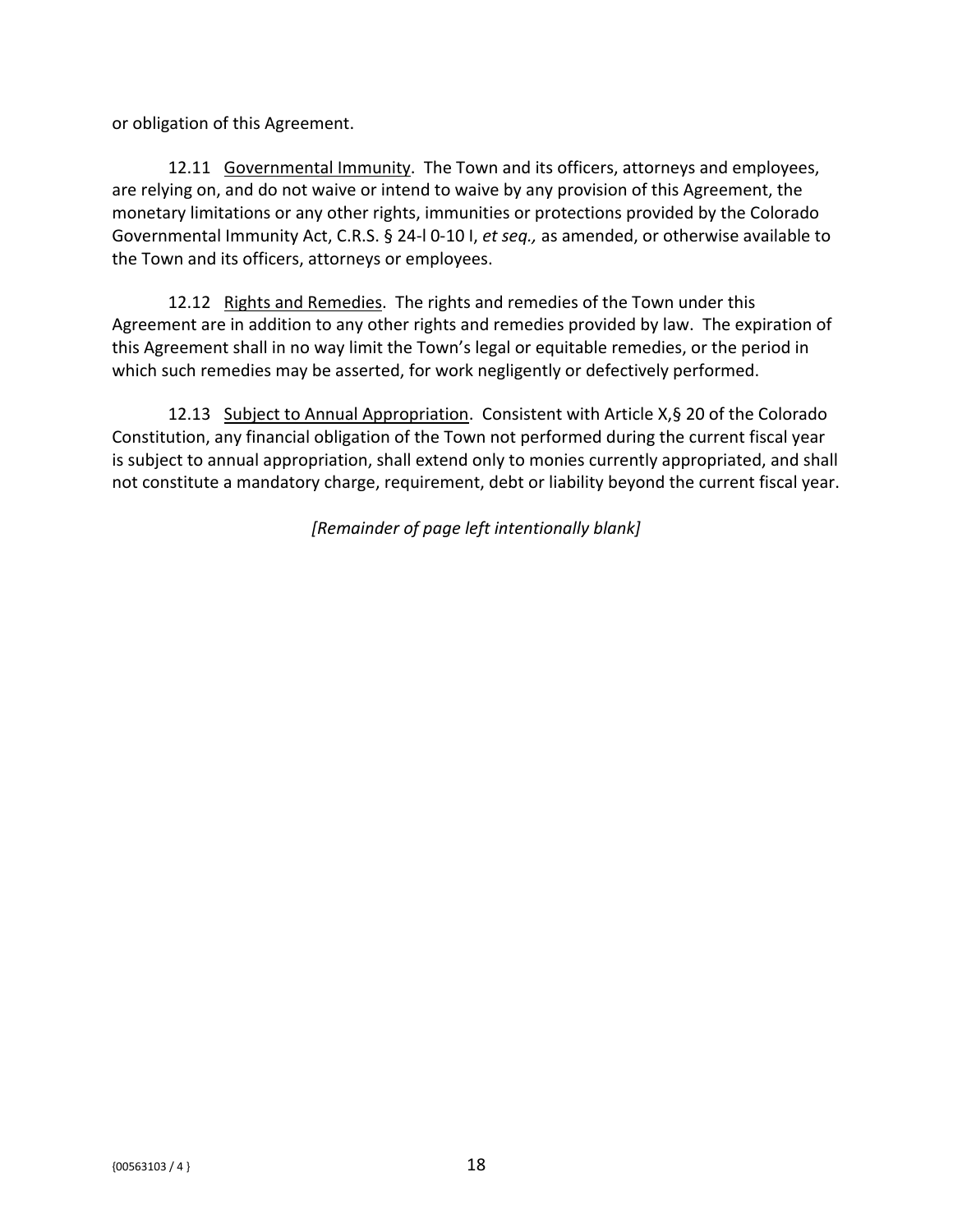IN WITNESS WHEREOF, the Parties have executed this Agreement as of the Approval Date.

#### **TOWN OF WINTER PARK**

Nick Kutrumbos, Mayor

ATTEST:

Danielle Jardee, Town Clerk

**JAC COLORADO II, LLC**, a Colorado limited liability company

By:

Charles J. Johnson Authorized Representative

STATE OF COLORADO ( ) ss. COUNTY OF )

The foregoing instrument was subscribed, sworn to and acknowledged before me this day of \_\_\_\_\_\_\_\_\_\_\_\_\_\_, 2022, by Charles J. Johnson, as Authorized Representative of JAC Colorado II, LLC, a Colorado limited liability company, on behalf of the company.

My Commission expires:

(S E A L)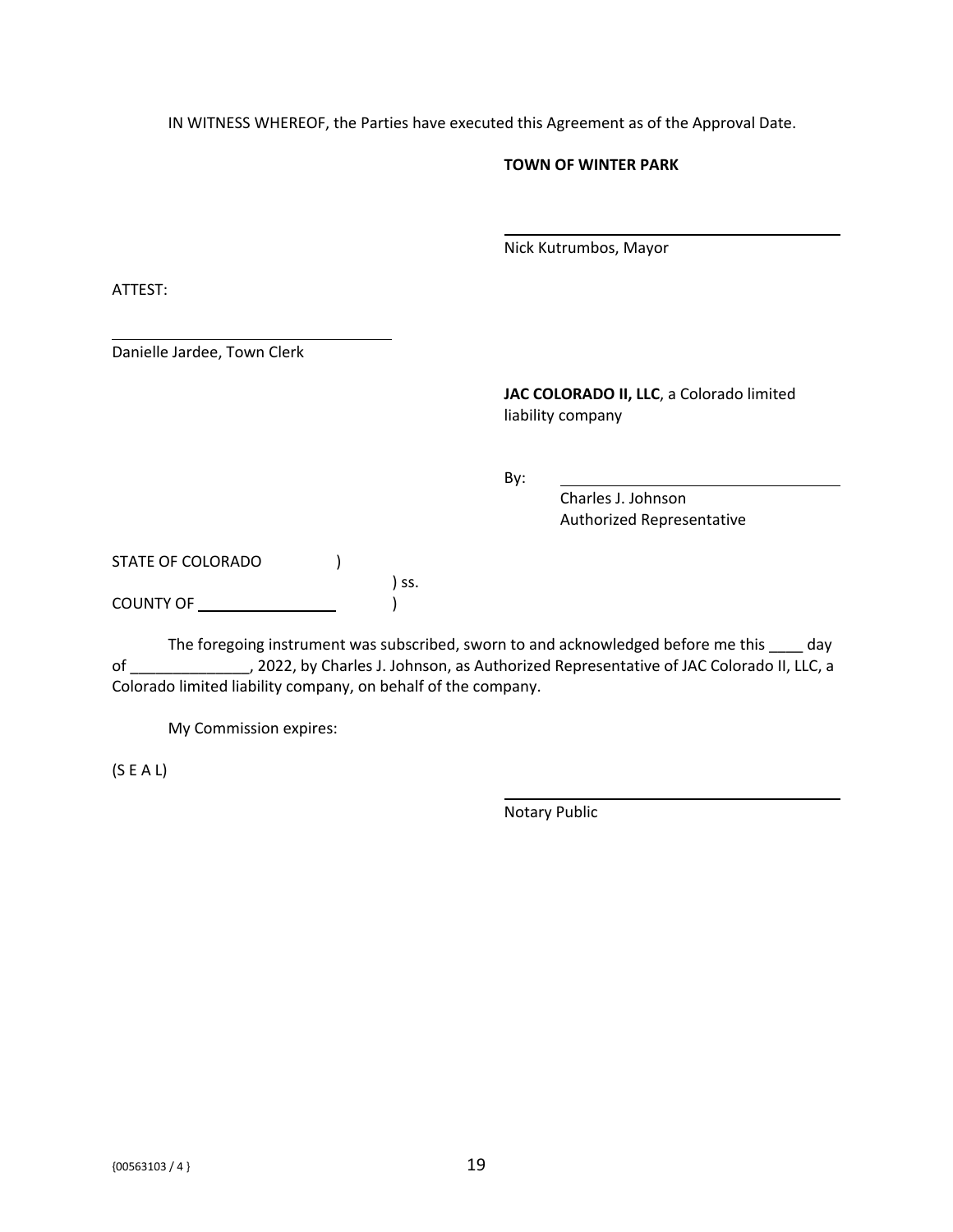**COOPER CREEK WP, LLC**, a Colorado limited liability company

By:

Charles J. Johnson Authorized Representative

STATE OF COLORADO (1)

) ss. COUNTY OF )

The foregoing instrument was subscribed, sworn to and acknowledged before me this \_\_\_\_ day of \_\_\_\_\_\_\_\_\_\_\_\_\_\_, 2022, by Charles J. Johnson, as Authorized Representative of Cooper Creek WP, LLC, a Colorado limited liability company, on behalf of the company.

My Commission expires:

(S E A L)

Notary Public

**STATION WP, LLC**, a Colorado limited liability company

By:

Charles J. Johnson Authorized Representative

STATE OF COLORADO (1)

COUNTY OF )

The foregoing instrument was subscribed, sworn to and acknowledged before me this \_\_\_\_ day of \_\_\_\_\_\_\_\_\_\_\_\_\_\_, 2022, by Charles J. Johnson, as Authorized Representative of Station WP, LLC, a Colorado limited liability company, on behalf of the company.

) ss.

My Commission expires:

(S E A L)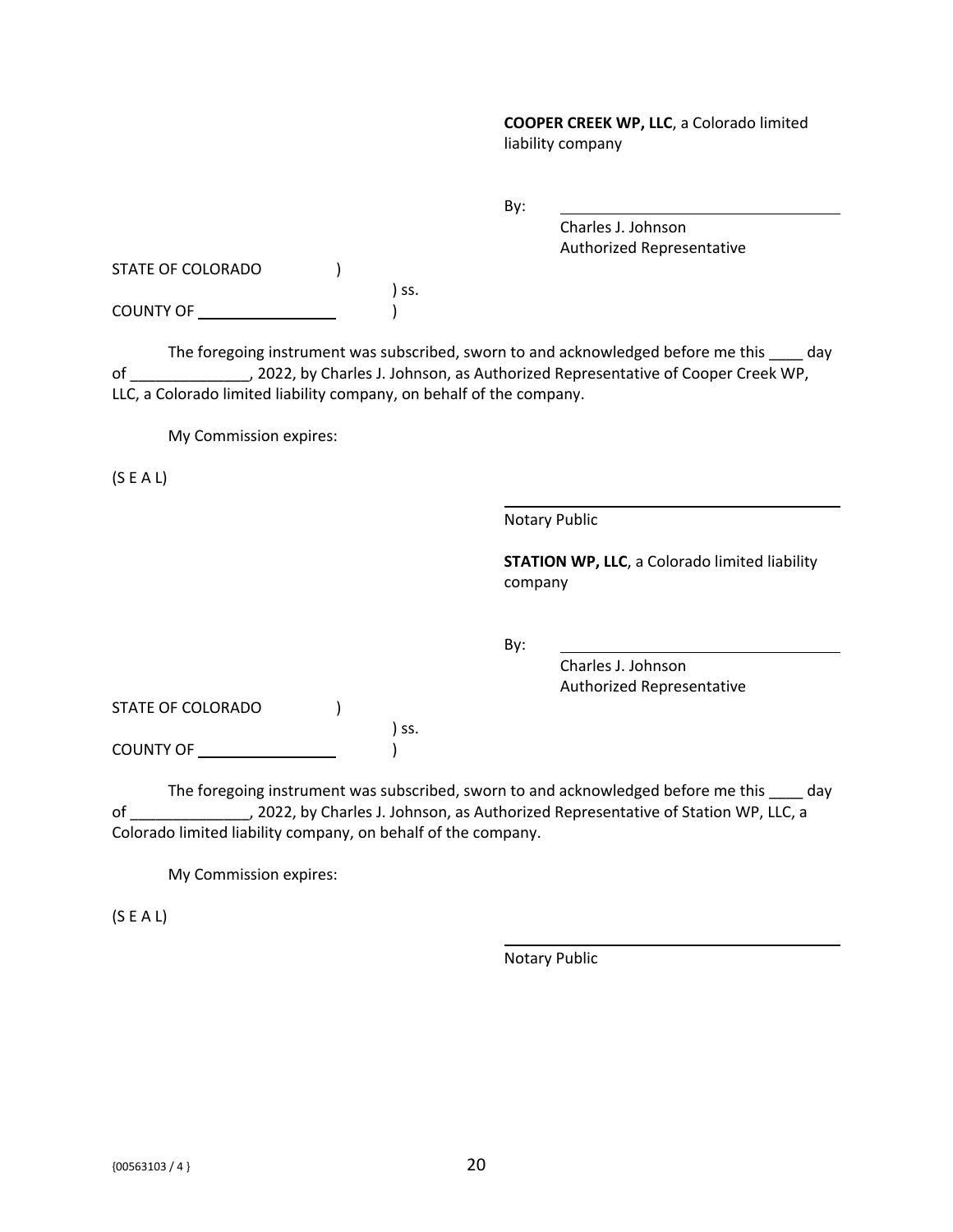#### **WINTER PARK TOWER, LIMITED LIABILITY**

**COMPANY**, a Colorado limited liability company dba Winter Park Tower, LLC

By:

Robin Wirsing Manager

STATE OF COLORADO (1) ) ss.

COUNTY OF )

The foregoing instrument was subscribed, sworn to and acknowledged before me this \_\_\_\_ day of \_\_\_\_\_\_\_\_\_\_\_\_\_\_, 2022, by Robin Wirsing, as Manager of Winter Park Tower, Limited Liability Company, a Colorado limited liability company dba Winter Park Tower, LLC, on behalf of the company.

My Commission expires:

(S E A L)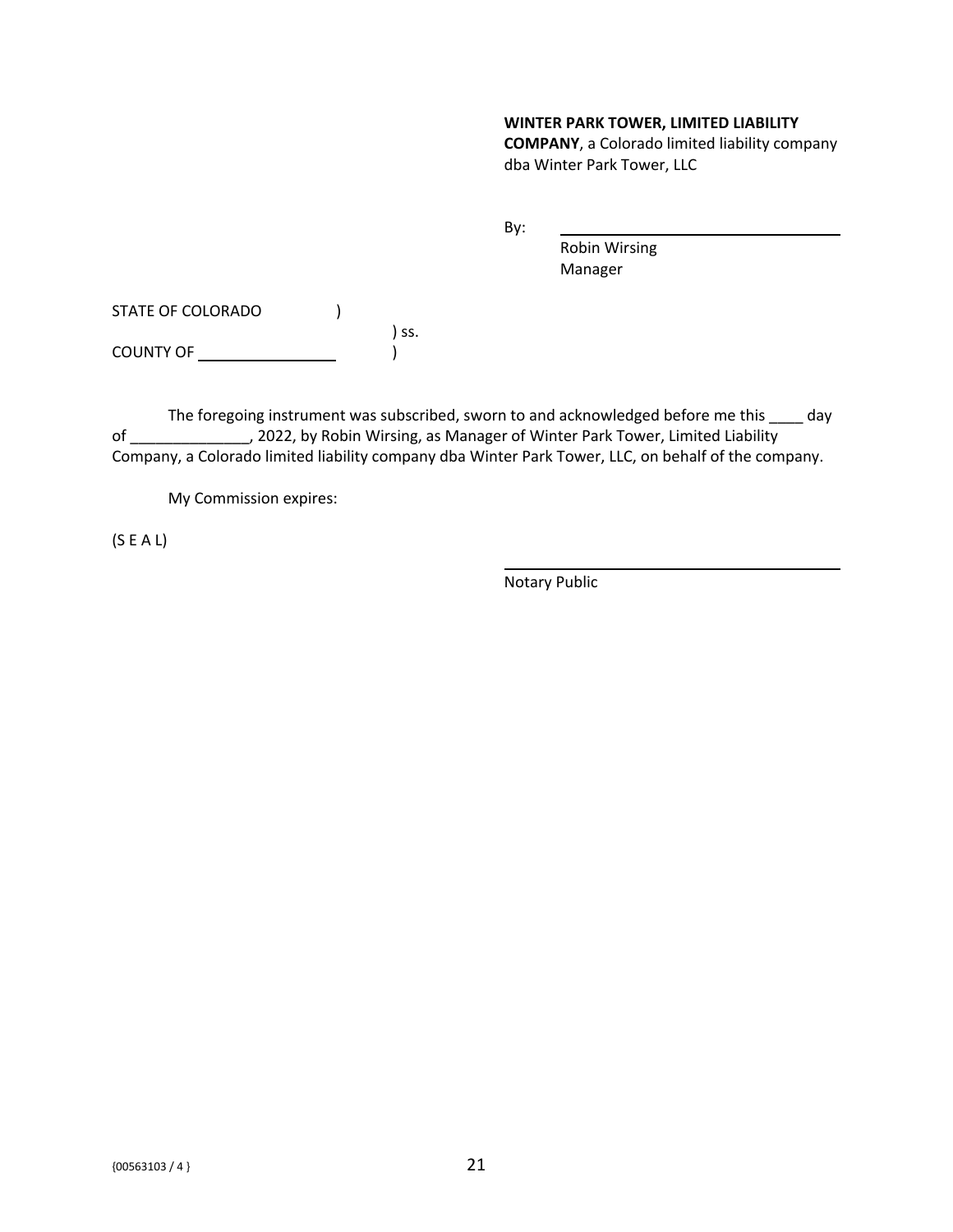**DISTRICT NO. 1,** a quasi-municipal corporation and political subdivision of the State of Colorado

| By:    |  |
|--------|--|
| Name:  |  |
| Title: |  |

STATE OF COLORADO (1) ) ss. COUNTY OF )

The foregoing instrument was subscribed, sworn to and acknowledged before me this \_\_\_\_ day of \_\_\_\_\_\_\_\_\_\_\_\_\_\_\_, 2022, by as of Cooper Creek Village Metropolitan District No. 1, a quasi-municipal corporation and political subdivision of the State of Colorado.

My Commission expires:

(S E A L)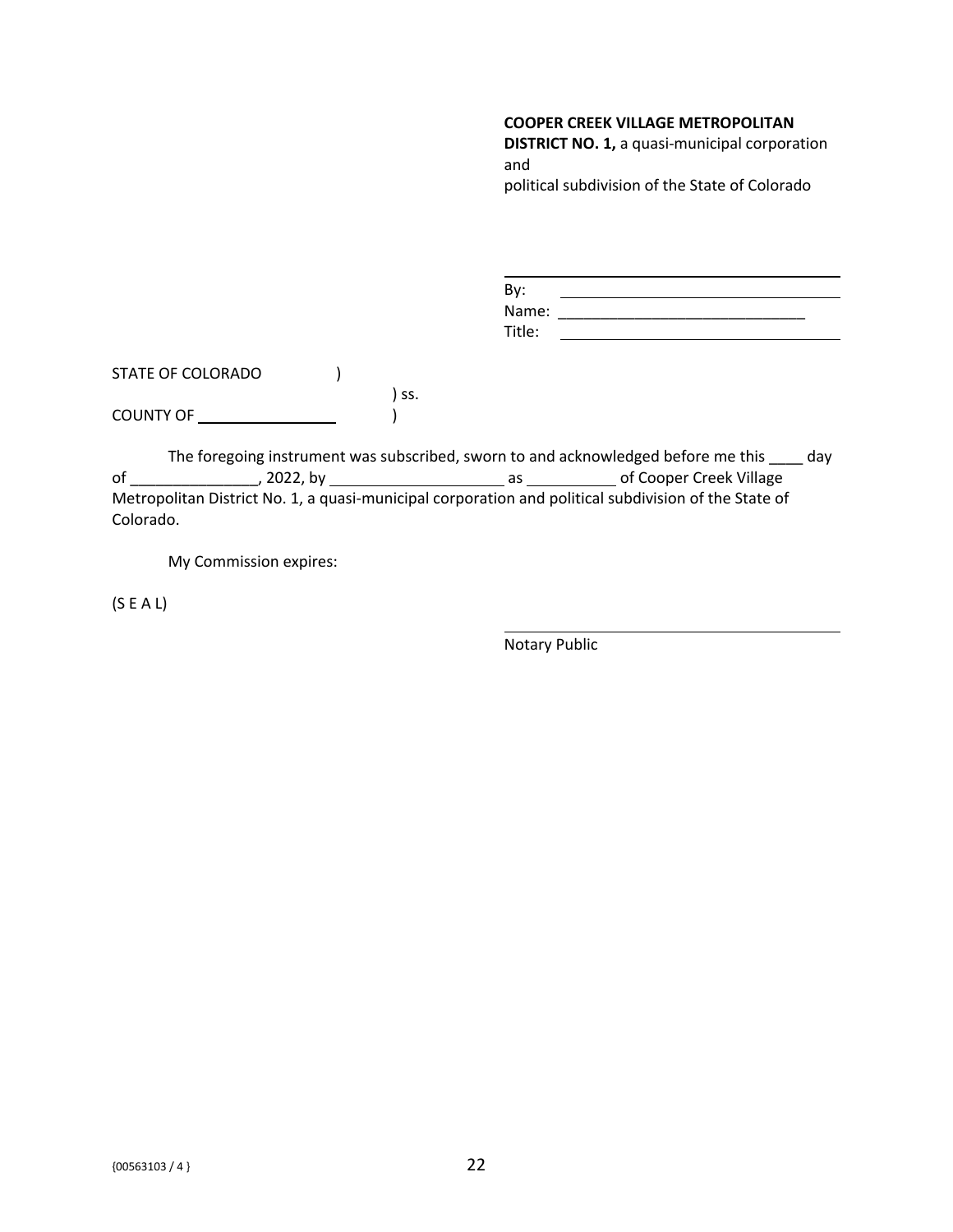#### **COOPER CREEK VILLAGE METROPOLITAN DISTRICT NO. 2,**

a quasi-municipal corporation and political subdivision of the State of Colorado

| By:    |  |
|--------|--|
| Name:  |  |
| Title: |  |

STATE OF COLORADO (1) ) ss. COUNTY OF )

The foregoing instrument was subscribed, sworn to and acknowledged before me this \_\_\_\_ day of \_\_\_\_\_\_\_\_\_\_\_\_\_\_\_, 2022, by as of Cooper Creek Village Metropolitan District No. 2, a quasi-municipal corporation and political subdivision of the State of Colorado.

My Commission expires:

(S E A L)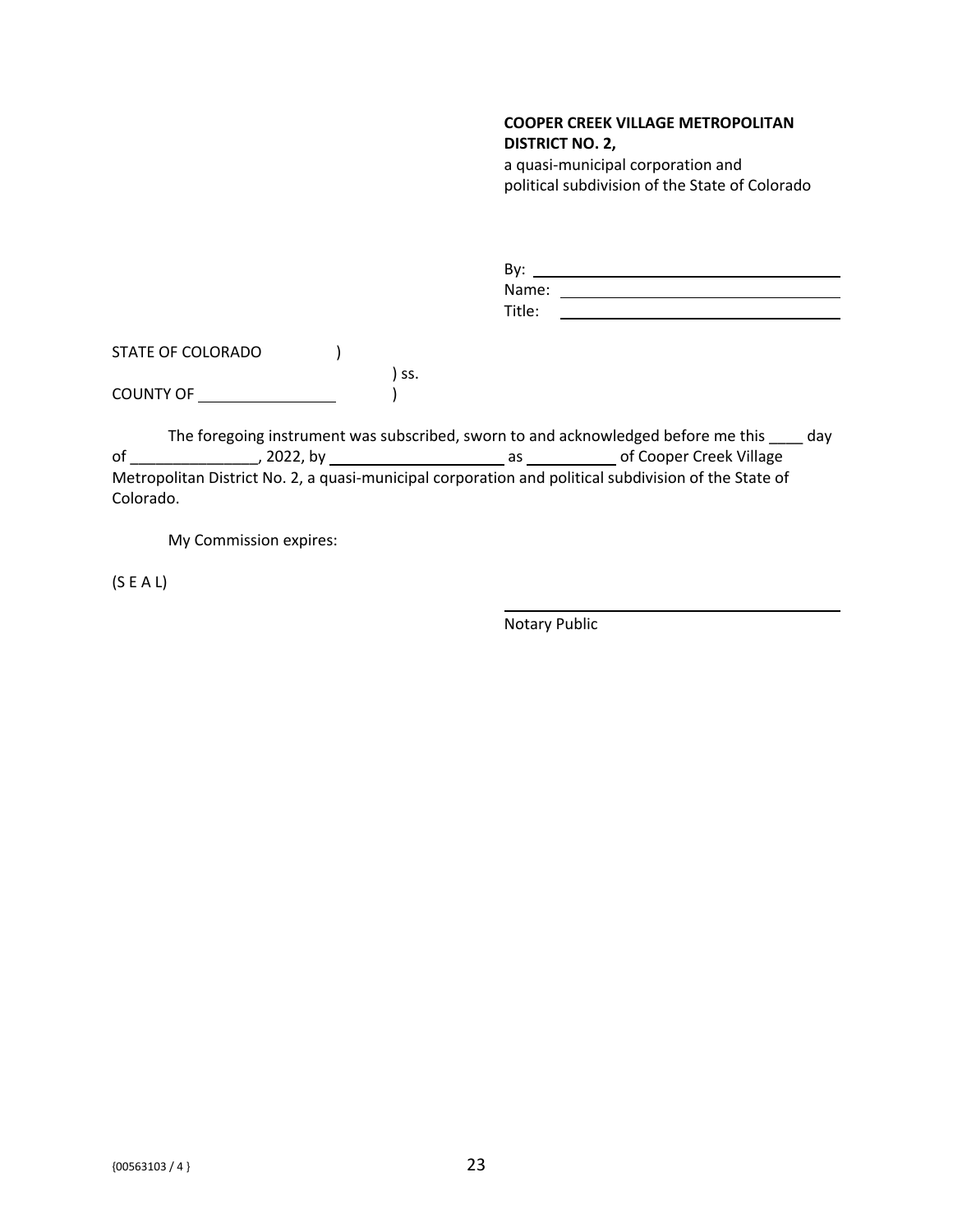**DISTRICT NO. 3,** a quasi-municipal corporation and political subdivision of the State of Colorado

| By:    |  |
|--------|--|
| Name:  |  |
| Title: |  |

STATE OF COLORADO (1) ) ss. COUNTY OF )

The foregoing instrument was subscribed, sworn to and acknowledged before me this \_\_\_\_ day of \_\_\_\_\_\_\_\_\_\_\_\_\_\_\_\_, 2022, by as of Cooper Creek Village Metropolitan District No. 3, a quasi-municipal corporation and political subdivision of the State of Colorado.

My Commission expires:

(S E A L)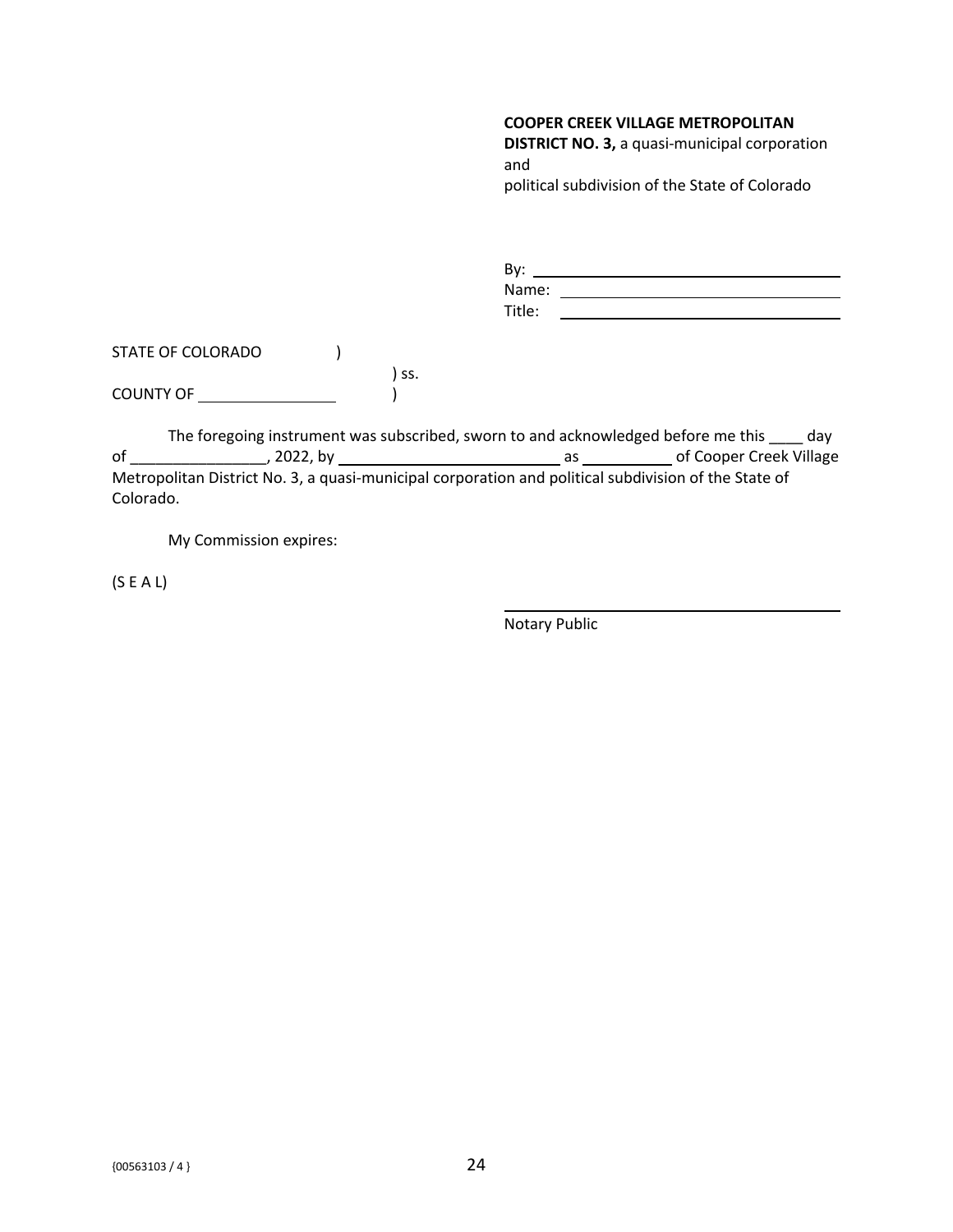**DISTRICT NO. 4,** a quasi-municipal corporation and political subdivision of the State of Colorado

| By:    |  |
|--------|--|
| Name:  |  |
| Title: |  |

STATE OF COLORADO (1) ) ss. COUNTY OF )

The foregoing instrument was subscribed, sworn to and acknowledged before me this \_\_\_\_ day of \_\_\_\_\_\_\_\_\_\_\_\_\_\_\_\_, 2022, by as of Cooper Creek Village Metropolitan District No. 4, a quasi-municipal corporation and political subdivision of the State of Colorado.

My Commission expires:

(S E A L)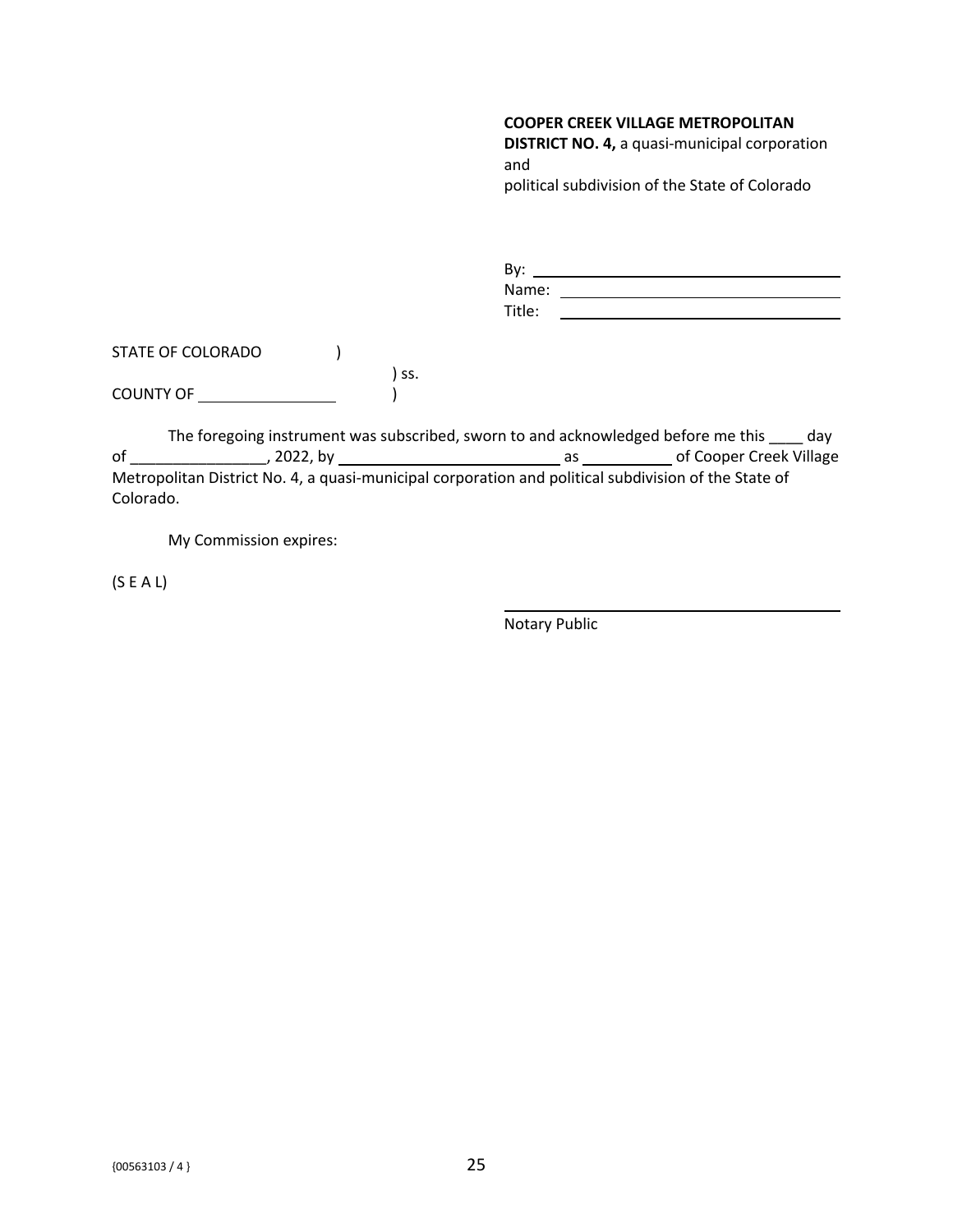**DISTRICT NO. 5,** a quasi-municipal corporation and political subdivision of the State of Colorado

| By:    |  |
|--------|--|
| Name:  |  |
| Title: |  |

STATE OF COLORADO (1) ) ss. COUNTY OF )

The foregoing instrument was subscribed, sworn to and acknowledged before me this \_\_\_\_ day of \_\_\_\_\_\_\_\_\_\_\_\_\_\_\_\_, 2022, by as of Cooper Creek Village Metropolitan District No. 5, a quasi-municipal corporation and political subdivision of the State of Colorado.

My Commission expires:

(S E A L)